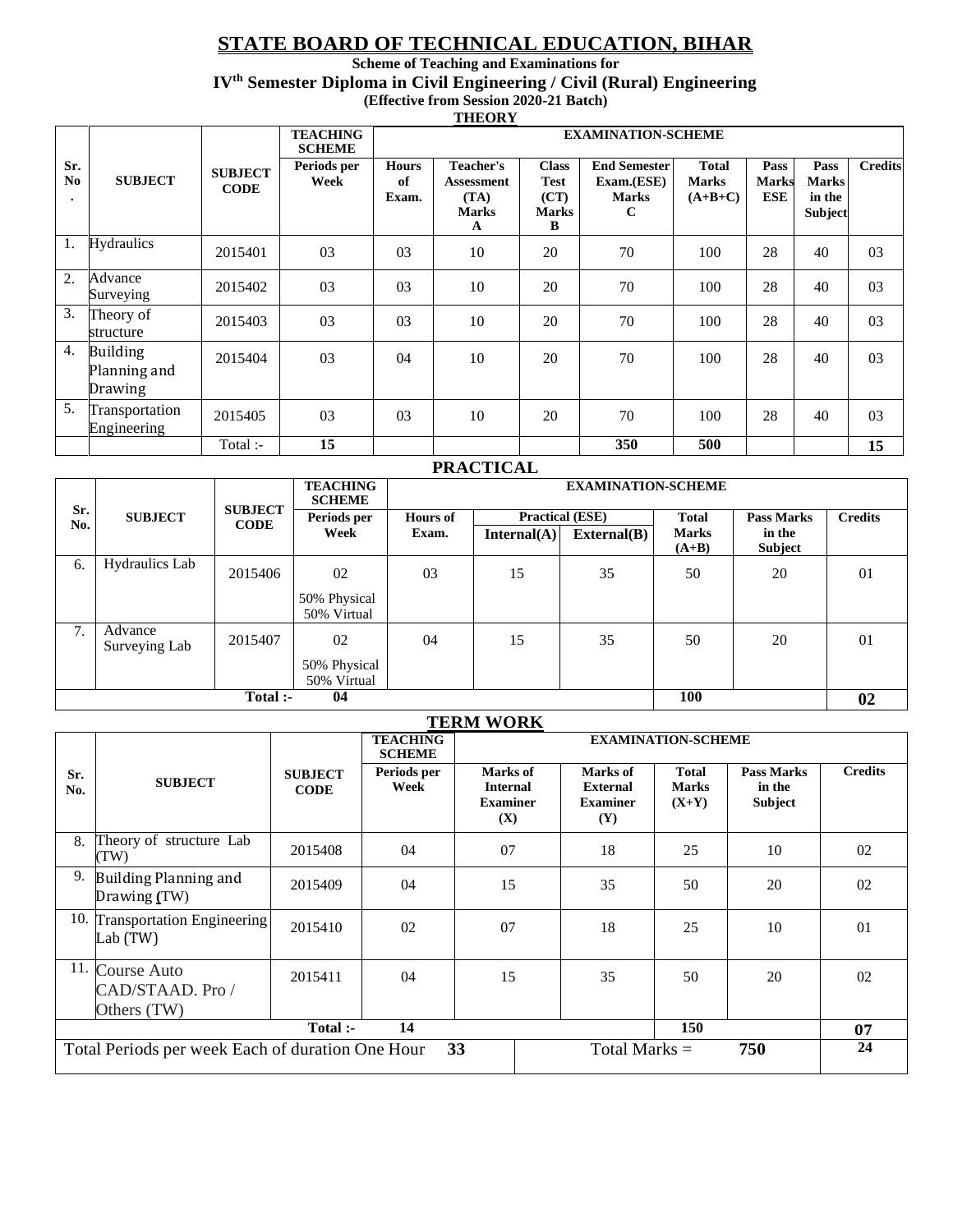|                     |    | <b>Theory</b>                  |     |                   |     | Credits |
|---------------------|----|--------------------------------|-----|-------------------|-----|---------|
| <b>Subject Code</b> |    | <b>No. of Periods Per Week</b> |     | <b>Full Marks</b> | 100 |         |
| 2015401             |    |                                | P/S | <b>ESE</b>        | 70  |         |
|                     | 03 |                                |     |                   | 10  | 03      |
|                     |    |                                |     | CТ                | 20  |         |

## **Course Objective:**

1. To understand parameters associated with fluid flow and hydrostatic pressure.

2. To know head loss and water hammer in fluid flowing through pipes.

3. To learn different types of pumps and their uses

|        | Name of the Topic                                                                             | Hrs. |
|--------|-----------------------------------------------------------------------------------------------|------|
| Unit-1 | <b>Pressure measurement and Hydrostatic pressure</b>                                          |      |
|        | 1.1 Technical terms used in Hydraulics-fluid, fluid mechanics, hydraulics, hydrostatics       |      |
|        | and hydrodynamics-ideal and real fluid, application of hydraulics.                            |      |
|        | 1.2 Physical properties of fluid–density, specific volume, specific gravity, Specific Weight, |      |
|        | relative density, compressibility, cohesion, adhesion, surface tension, capillarity,          |      |
|        | viscosity-Newton's law of viscosity.                                                          |      |
|        | 1.3 Various types of pressure -Atmospheric Pressure, Gauge Pressure,<br>Absolute              | 08   |
|        | Pressure, Vacuum Pressure. Concept of Pressure head and its unit, Conversion from             |      |
|        | intensity of pressure to pressure head and vice-versa, Formula and Simple problems,           |      |
|        | Pascal's law of fluid pressure and its uses.                                                  |      |
|        | 1.4 Measurement of differential Pressure by different methods.                                |      |
|        | 1.5 Variation of pressure with depth, Pressure diagram, hydrostatic pressure and center of    |      |
|        | pressure on immersed surfaces and on tank walls.                                              |      |
|        | 1.6 Determination of total pressure and center of pressure on sides and bottom Of water       |      |
|        | tanks, sides and bottom of tanks containing two liquids, vertical surface in contact          |      |
|        | with liquid on either side.                                                                   |      |
| Unit-2 | <b>Fluid Flow Parameters</b>                                                                  |      |
|        | 2.1Types of flow, Gravity and pressure flow, Laminar, Turbulent, Uniform, non-uniform,        |      |
|        | Steady, Unsteady flow. Reynolds number.                                                       | 10   |
|        | 2.2 Discharge and its unit, continuity equation of flow.                                      |      |
|        | 2.3 Energy of flowing liquid: potential, kinetic and pressure energy.                         |      |
|        | 2.4 Bernoulli's theorem: statement, assumptions, equation.                                    |      |
|        | 2.5 Momentum Equation. Simple numerical problems based on above topics.                       |      |

## **CONTENTS: THEORY**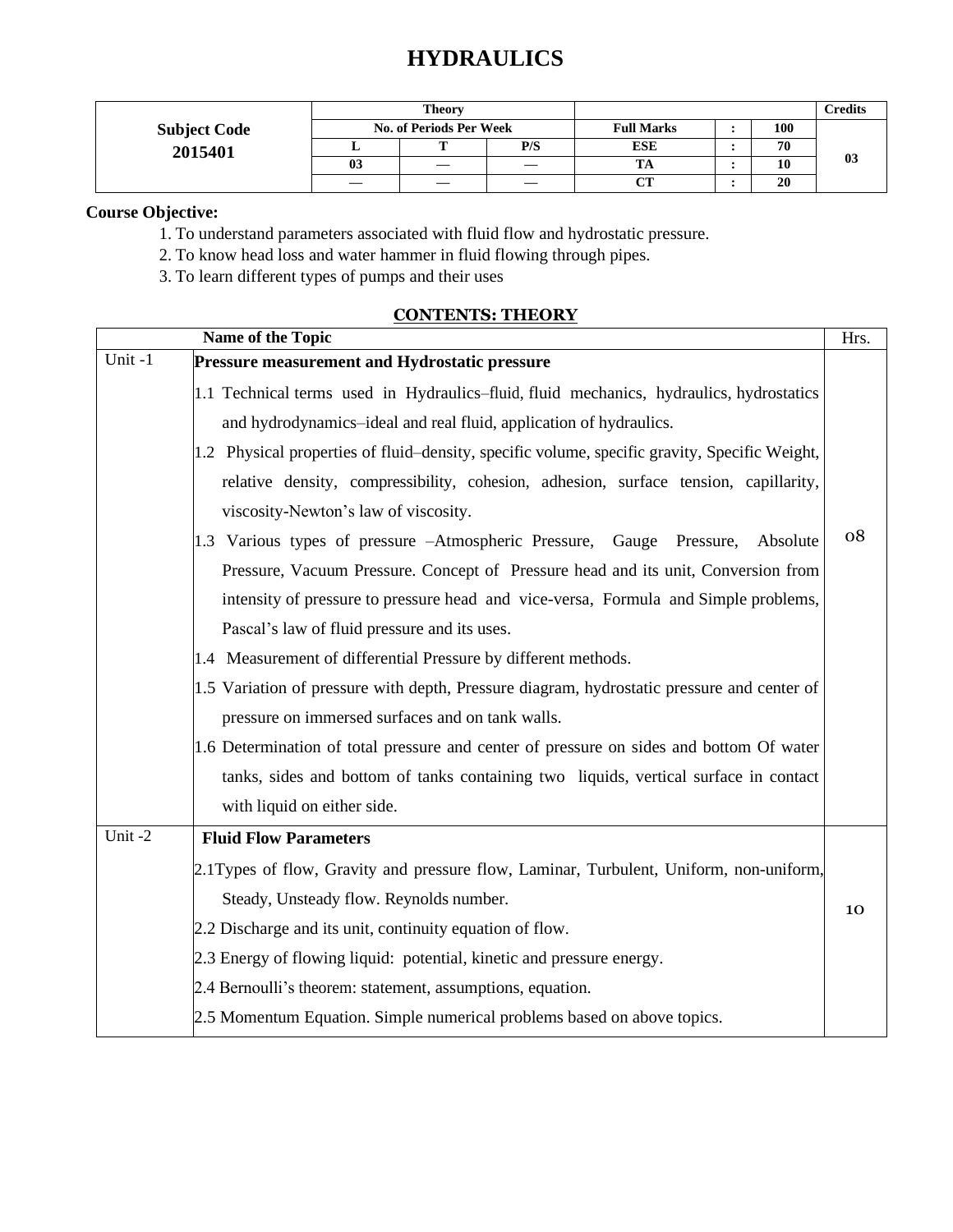| Unit $-3$  | <b>Flow through pipes</b>                                                                    |    |
|------------|----------------------------------------------------------------------------------------------|----|
|            | 3.1 Major head loss in pipe: Frictional loss and its computation by Darcy's Weisbach         |    |
|            | equation, Use of Moody's Diagram.                                                            | 10 |
|            | 3.2 Minor losses in pipe: loss at entrance, exit, sudden contraction, sudden enlargement and |    |
|            | fittings.                                                                                    |    |
|            | 3.3 Flow through pipes in series, pipes in Parallel and Dupuit's equation for equivalent     |    |
|            | pipe.                                                                                        |    |
|            | 3.4 Hydraulic gradient line and total energy line.                                           |    |
|            | 3.5 Water hammer in pipes: Causes and Remedial measures.                                     |    |
|            | 3.6 Discharge measuring device for pipe flow: Venturi meter -construction and working.       |    |
|            | 3.7 Discharge measurement using Orifice, Hydraulic Coefficients of Orifice. Simple           |    |
|            | numerical problems based on above topics.                                                    |    |
| $Unit - 4$ | <b>Flow through Open Channel</b>                                                             |    |
|            | 4.1 Comparison of Pipe Flow & Open Channel flow.                                             |    |
|            | 4.2 Classification of Channel, Classification of flow, Geometrical properties of channel     |    |
|            | section: Wetted area, wetted perimeter, hydraulic radius for rectangular and                 |    |
|            | trapezoidal channel section.                                                                 |    |
|            | 4.3 Determination of discharge by Chezy's equation and Manning's equation.                   | 08 |
|            | 4.4 Conditions for most economical Rectangular and Trapezoidal channel section.              |    |
|            | 4.5 Specific Energy Diagram, Froude's Number and its significance.                           |    |
|            | 4.6 Critical, Sub-Critical & Super Critical Flow in Channel.                                 |    |
|            | 4.7 Hydraulic Jump and its occurrence in the field. Practical applications of Hydraulic      |    |
|            | Jump.                                                                                        |    |
|            | 4.8 Discharge measuring devices: Triangular and rectangular Notches, Derivation of           |    |
|            | equations for discharge, Comparison of Rectangular & V-Notch.                                |    |
|            | 4.9 Velocity measurement devices: current Meter, floats and Pitot's tube. Simple             |    |
|            | Numerical Problems based on above topics.                                                    |    |
| Unit $-5$  | <b>Hydraulic Machines</b>                                                                    |    |
|            | 5.1 Concept of pump, Types of pump-Centrifugal, Reciprocating, submersible.                  |    |
|            | Advantages & Disadvantages, Priming.                                                         | 12 |
|            | 5.2 Suction head, delivery head, static head, Manometric head.                               |    |
|            | 5.3 Power of centrifugal pump.                                                               |    |
|            | 5.4 Selection and choice of pump.                                                            |    |
|            | 5.5 Turbines: Definition & Types. Difference between Pump & Turbines.                        |    |
|            | Total                                                                                        | 48 |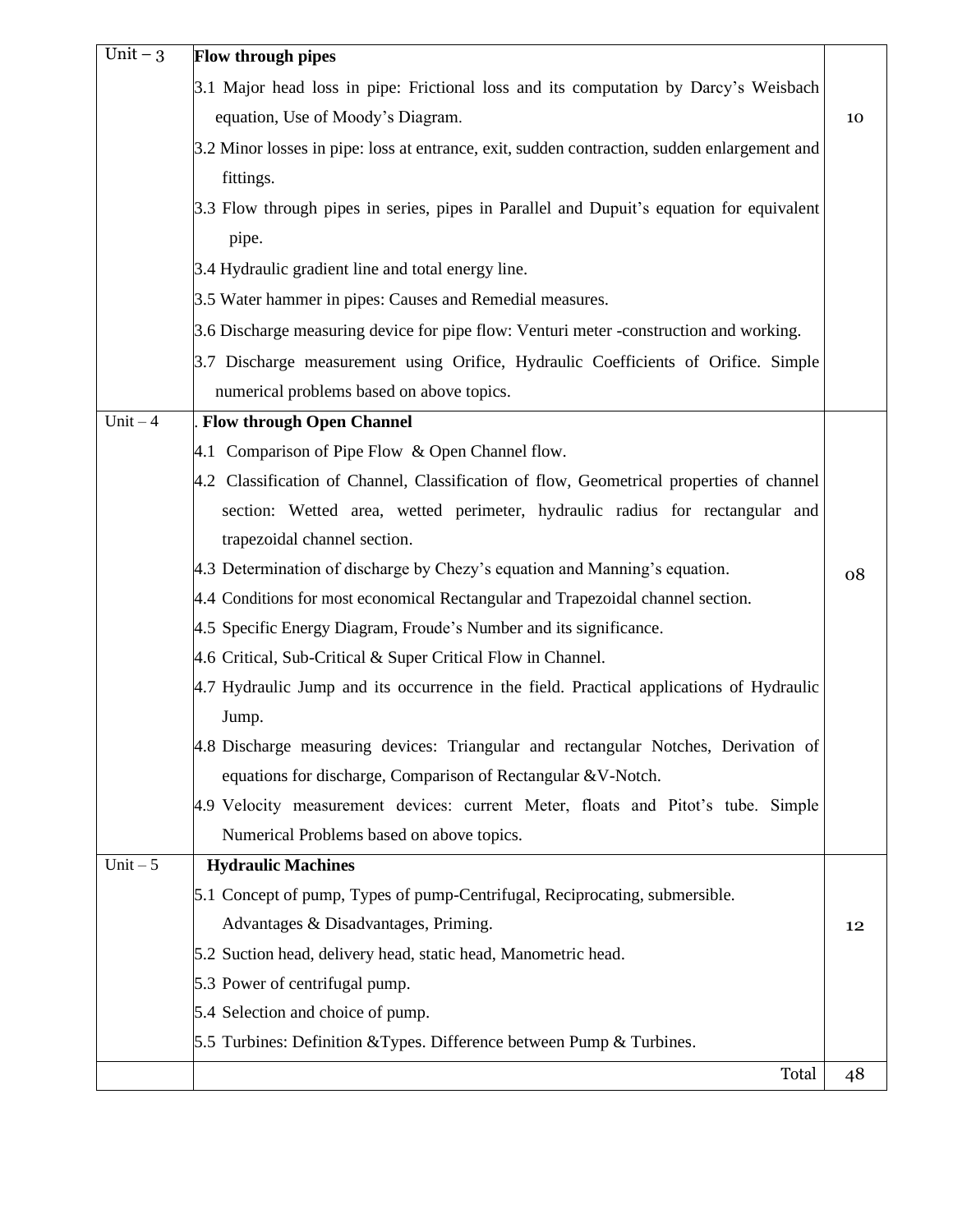#### **Suggested Text Book**:

- 1. Modi, P.N. and Seth, S.M., Hydraulics and Fluid Mechanics, Standard book house, Delhi
- 2. R.K. Bansal, A Text book of Fluid Mechanics & Hydraulic Machines, Laxmi Publications Pvt. Ltd.
- 3. R.L. Anand, Hydraulics, Foundation Publishing House.

- 1: Measure pressure and determine total hydrostatic pressure for different conditions.
- 2: Understand various parameters associated with fluid flow.
- 3: Determine head loss of fluid flow through pipes.
- 4: Find the fluid flow parameters in open channels.
- 5: Select relevant hydraulic pumps for different applications**.**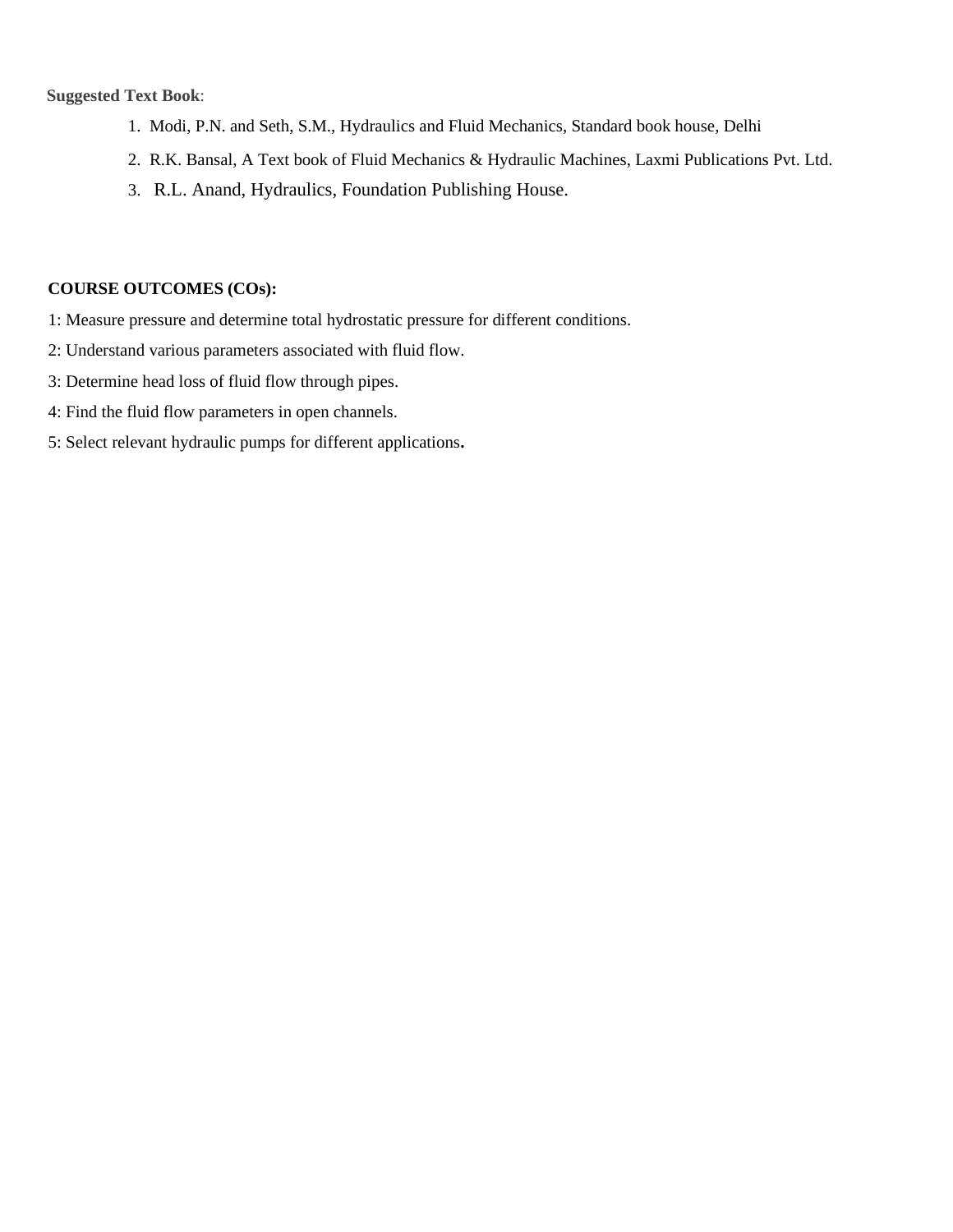# **ADVANCE SURVEYING**

|                     |    | Theory                         |     |                   |     | Credits |
|---------------------|----|--------------------------------|-----|-------------------|-----|---------|
| <b>Subject Code</b> |    | <b>No. of Periods Per Week</b> |     | <b>Full Marks</b> | 100 | 03      |
| 2015402             |    | m                              | P/S | <b>ESE</b>        | 70  |         |
|                     | 03 |                                |     | TA                | 10  |         |
|                     | —  |                                |     | $\alpha$ t<br>UΙ  | 20  |         |

## **Course Objective:**

- To know methods of plane surveying and Theodolite surveying and their uses.
- To learn tacheometric surveying and curve setting
- To understand the principles of Electronic Distance Measurement equipment and total station and their use.
- To know the concept of remote sensing, GPS and GIS

|           | Name of the Topic                                                                          | Hrs. |
|-----------|--------------------------------------------------------------------------------------------|------|
| Unit-1    | <b>Plane Table Surveying:</b>                                                              |      |
|           | 1.1 Principles of plane table survey. Accessories of plane table and their use, Telescopic |      |
|           | alidade.                                                                                   | 10   |
|           | 1.2 Setting of plane table; Orientation of plane table - Back sighting and Magnetic        |      |
|           | meridian method.                                                                           |      |
|           | 1.3 Methods of plane table surveys-Radiation, Intersection and Traversing.                 |      |
|           | Merits and demerits of plane table survey.                                                 |      |
| Unit-2    | <b>Theodolite Surveying:</b>                                                               |      |
|           | 2.1 Types and uses of Theodolite, Components of transit Theodolite and their               |      |
|           | functions, Reading the Vernier of transit Theodolite.                                      |      |
|           | 2.2 Temporary adjustment of transit Theodolite.                                            |      |
|           | 2.3 Measurement of horizontal angle-Direct and Repetition method, Errors eliminated        |      |
|           | by method of repetition.                                                                   | 12   |
|           | 2.4 Measurement of vertical Angle.                                                         |      |
|           | 2.5 Traverse computation-Latitude, Departure, Consecutive coordinates, independent         |      |
|           | coordinates, balancing the traverse by Bowditch's rule and Transit rule, Gale's            |      |
|           | Traverse table computation.                                                                |      |
| Unit $-3$ | <b>Tacheometric Surveying and Curve Setting:</b>                                           |      |
|           | 3.1 Principles of Tacheometry, Tacheometer and its component parts, Anallatic lens.        |      |
|           | 3.2 Tacheometric formula for horizontal distance with telescope horizontal and staff       |      |
|           | vertical.                                                                                  |      |
|           | 3.3 Field method for determining constants of tacheometer, determining horizontal and      | 10   |
|           | vertical Distances with tacheometer by fixed Hair method and staff held vertical,          |      |
|           | Limitations of tacheometry.                                                                |      |
|           | 3.4 Types of curves used in roads and railway alignments .Designation of curves. Setting   |      |
|           | simple circular curve by offsets from long chord and Rankine's method of deflection        |      |
|           | angles.                                                                                    |      |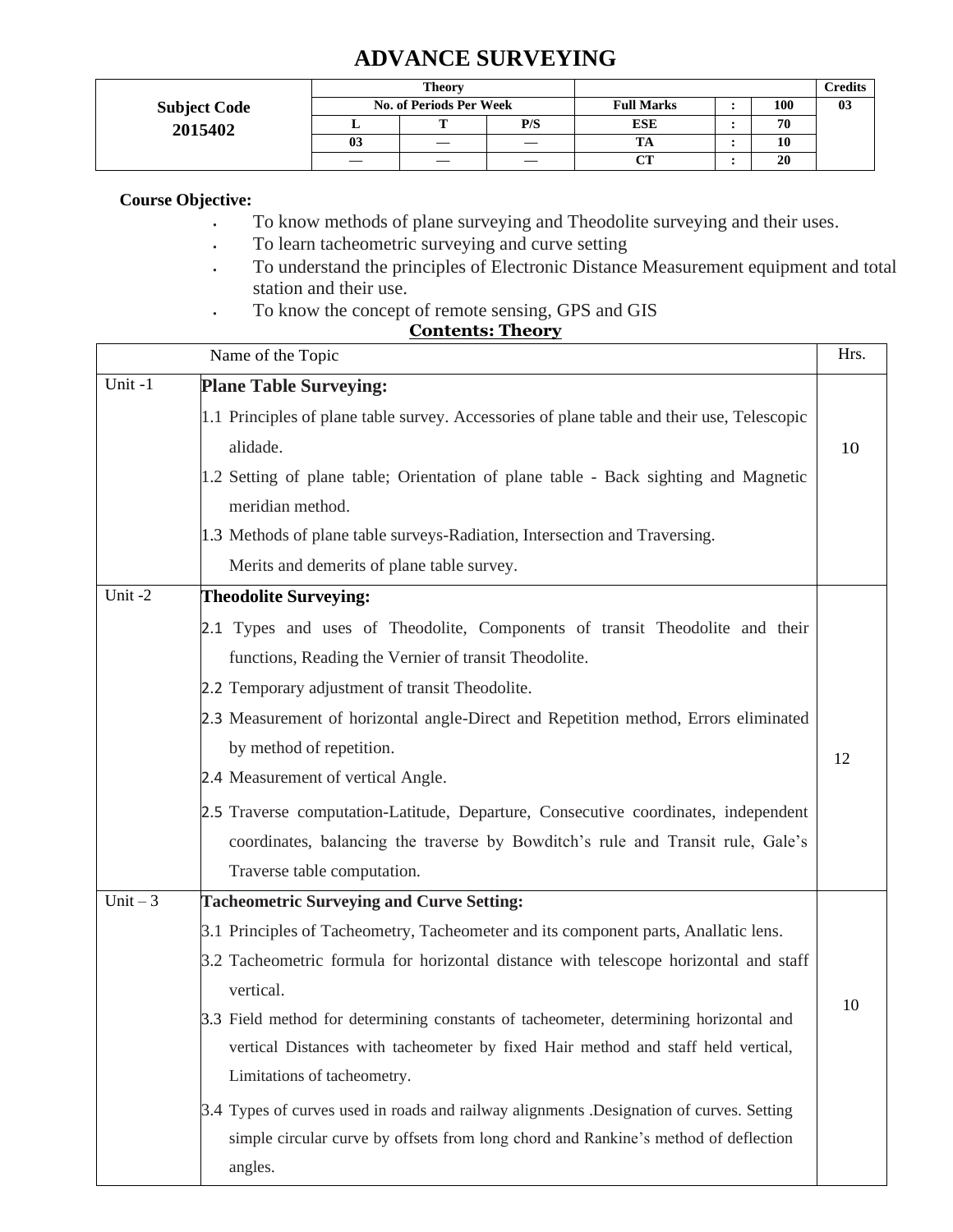| $Unit - 4$ | <b>Advance Surveying Equipment's:</b>                                                                                       |    |
|------------|-----------------------------------------------------------------------------------------------------------------------------|----|
|            | 4.1 Principle of Electronic Distance Meter (EDM) its component parts and their Functions                                    |    |
|            | use of EDM.                                                                                                                 | 08 |
|            | 4.2 Use of Electronic Digital Theodolite.                                                                                   |    |
|            | 4.3 Use of Total Station, Use of function keys.                                                                             |    |
|            | 4.4 Measurements of Horizontal angles, vertical angles, distances and coordinates using                                     |    |
|            | Total Station, Traversing, Profile Survey and Contouring with Total Station.                                                |    |
| Unit $-5$  | <b>Remote Sensing, GPS and GIS:</b><br>5.1 Remote Sensing – Overview, Remote sensing system, Applications of remote sensing |    |
|            | in Civil engineering.                                                                                                       |    |
|            | 5.2 Use of Global Positioning System (G.P.S.) instruments.                                                                  | 08 |
|            | 5.3 Geographic Information System (GIS): Over view, Components, Applications, Software                                      |    |
|            | for GIS.                                                                                                                    |    |
|            | 5.4 Introduction to Drone Surveying.                                                                                        |    |
|            | Total                                                                                                                       | 48 |

## **Suggested Text Book/Reference Book:**

- 1. Kanetkar T.P.; Kulkarni S.V., Surveying and Levelling PartIandII, Pune Vidyarthi Gruh Prakashan, Pune.
- 2. Basak N.N., Surveying and Levelling, McGraw Hill Education (India) Pvt. Ltd., Noida.
- 3. Duggal S.K., Survey I and Survey II, Tata Mc Graw Hill Education Pvt. Ltd. Noida.
- 4. Saikia MD.; Das. B.M.; Das. M.M., Surveying PHI Learning Pvt. Ltd., New Delhi.
- 5. R., Surveying and Levelling, Oxford University Press. New Delhi.
- 6. Punnia, B.C., Jain, Ashok Kumar, Jain Arun Kumar, Surveying Vol-I and II, Laxmi, Publication Pvt. Ltd, New Delhi.
- 7. Sweta Kumari , Advance Surveying , FPH
- 8. P.L. Bhatia , Advance Surveying , FPH

- **.** After completing this course, student will be able to:
- Prepare plans using Plane Table Surveys.
- Prepare plans using Theodolite surveys.
- Find distances and elevations using Tacheometer.
- Prepare plans using Total Station instrument.
- Locate coordinates of stations using GPS.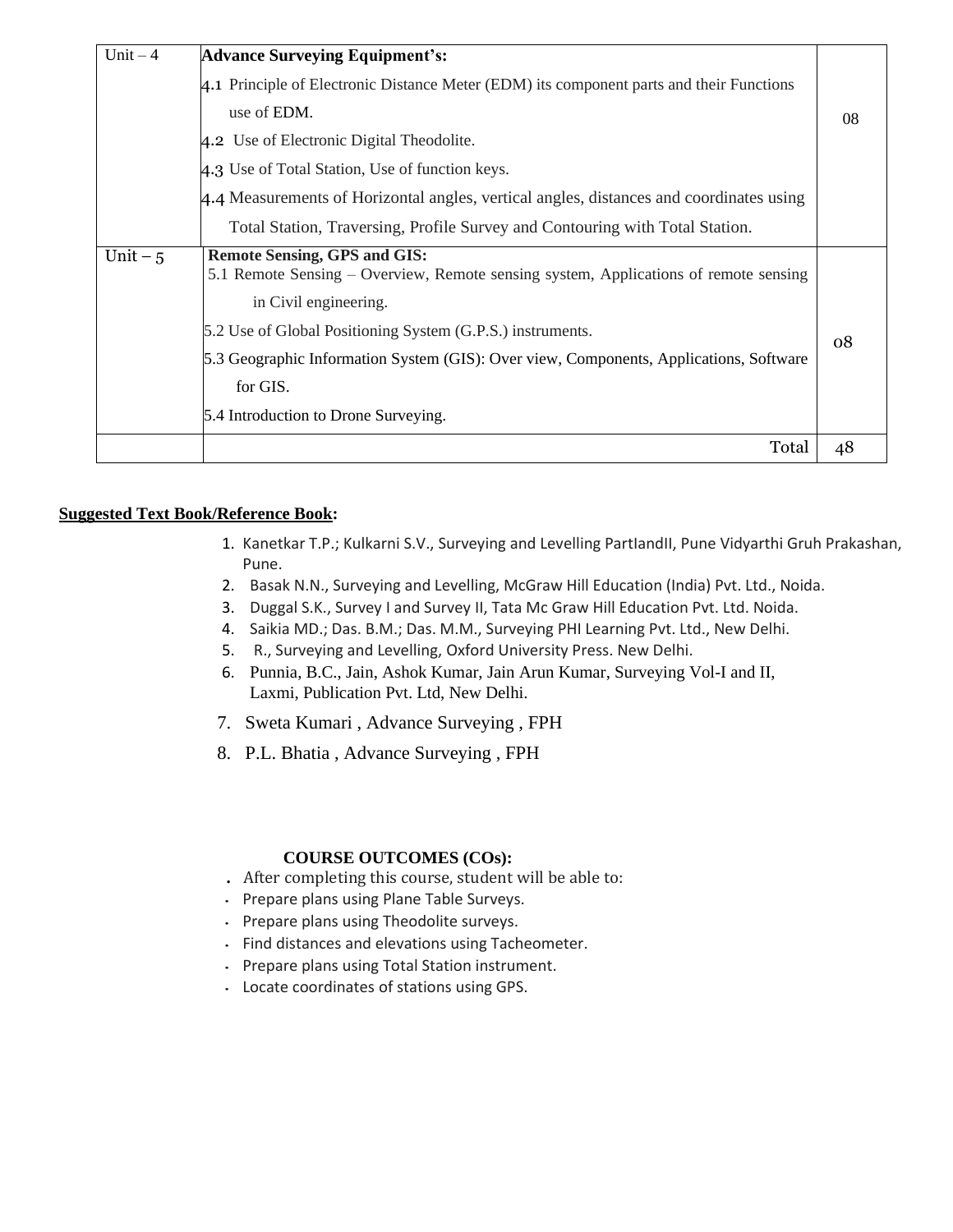# **THEORY OF STRUCTURE**

|                     |    | <b>Theory</b>                  |     |                   |     | Credits |
|---------------------|----|--------------------------------|-----|-------------------|-----|---------|
| <b>Subject Code</b> |    | <b>No. of Periods Per Week</b> |     | <b>Full Marks</b> | 100 | 03      |
| 2015403             |    |                                | P/S | <b>ESE</b>        | 70  |         |
|                     | 03 |                                |     |                   | w   |         |
|                     |    |                                |     | <b>CHET</b>       | 20  |         |

# **Course Objective:**

- To learn concept of eccentric loading and stresses in vertical members like column, chimneys, dam.
- To analyze beams using various methods like slope deflection, three moment and moment distribution.
- To understand different methods of finding axial forces in trusses.

|           | Name of the Topic                                                                          | Hrs. |
|-----------|--------------------------------------------------------------------------------------------|------|
| Unit-1    | Direct and Bending stresses in Vertical members:                                           |      |
|           | 1.1 Concept of direct and eccentric loads, eccentricity about one principal axis, nature   |      |
|           | of stresses, maximum and minimum stresses, resultant stress distribution diagram.          |      |
|           | 1.2 Condition for no tension or zero stress at extreme fiber, Limit of eccentricity, core  | 08   |
|           | of section for rectangular and circular cross sections, Middle third rule.                 |      |
|           | 1.3 Column, pillar, chimney of uniform cross section subjected to lateral wind             |      |
|           | pressure, Coefficient of wind resistance & resultant stress distribution at their bases.   |      |
| Unit-2    | <b>Slope and deflection:</b>                                                               |      |
|           | 2.1 Concept of slope and deflection, stiffness of Beam.                                    |      |
|           | 2.2 Relation between bending moment, slope, deflection $\&$ radius of curvature            |      |
|           | (no derivation)                                                                            | 10   |
|           | 2.3 Double integration method to find slope and deflection of simply supported and         |      |
|           | cantilever beam subjected to concentrated and uniformly distributed load.                  |      |
|           | 2.4 Macaulay method to find slope and deflection of simply supported and cantilever        |      |
|           | beam subjected to concentrated and uniformly distributed load.                             |      |
|           | Unit $-3$ Fixed and continuous Beam:                                                       |      |
|           | 3.1 Different types of Determinate & Indeterminate Structures & Stability of structure.    |      |
|           | 3.2 Concept of fixity, effect of fixity, advantages and disadvantages of fixed beam over   |      |
|           | simply supported beam.                                                                     |      |
|           | 3.3 Principle of superposition, Fixed end moments from first principle for beam            |      |
|           | subjected to point load, UDL over entire span.                                             | 14   |
|           | 3.4 Application of standard formulae in finding end moments, end reactions and             |      |
|           | drawing S.F. and B.M. diagrams for a fixed beam. (Derivation need not to be asked          |      |
|           | in exam).                                                                                  |      |
|           | 3.5 Clapeyron's theorem of three moments (no derivation). Application of theorem           |      |
|           | maximum up to three spans and two unknown support moment only, Support at same             |      |
|           | level, spans having same $\&$ uniform moment of inertia subjected to concentrated loads    |      |
|           | and uniformly distributed loads over entire span.                                          |      |
|           | 3.6 Drawing SF & BM diagrams showing point of contra flexure for continuous                |      |
|           | beams.                                                                                     |      |
| Unit $-4$ | <b>Moment distribution method:</b>                                                         |      |
|           | 4.1 Introduction, sign convention.                                                         |      |
|           | 4.2 Carryover factor, stiffness factor, Distribution factor.                               | 10   |
|           | 4.3 Application of moment distribution method for various types of continuous beams        |      |
|           | subjected to concentrated loads and uniformly distributed load over entire span            |      |
|           | having same or different moment of inertia up to three spans and two unknown               |      |
|           | support moment only.                                                                       |      |
| Unit $-5$ | <b>Simple trusses:</b>                                                                     |      |
|           | 5.1 Types of trusses (Simple, Fink, compound fink, French truss, pratt truss, Howe         | 06   |
|           | truss, North light truss, King post and Queen post truss).                                 |      |
|           | 5.2 Calculate support reactions for trusses subjected to point loads at joints             |      |
|           | 5.3 Calculate forces in members of truss using Method of joint sand Method of<br>sections. |      |
|           |                                                                                            |      |
|           | Total                                                                                      | 48   |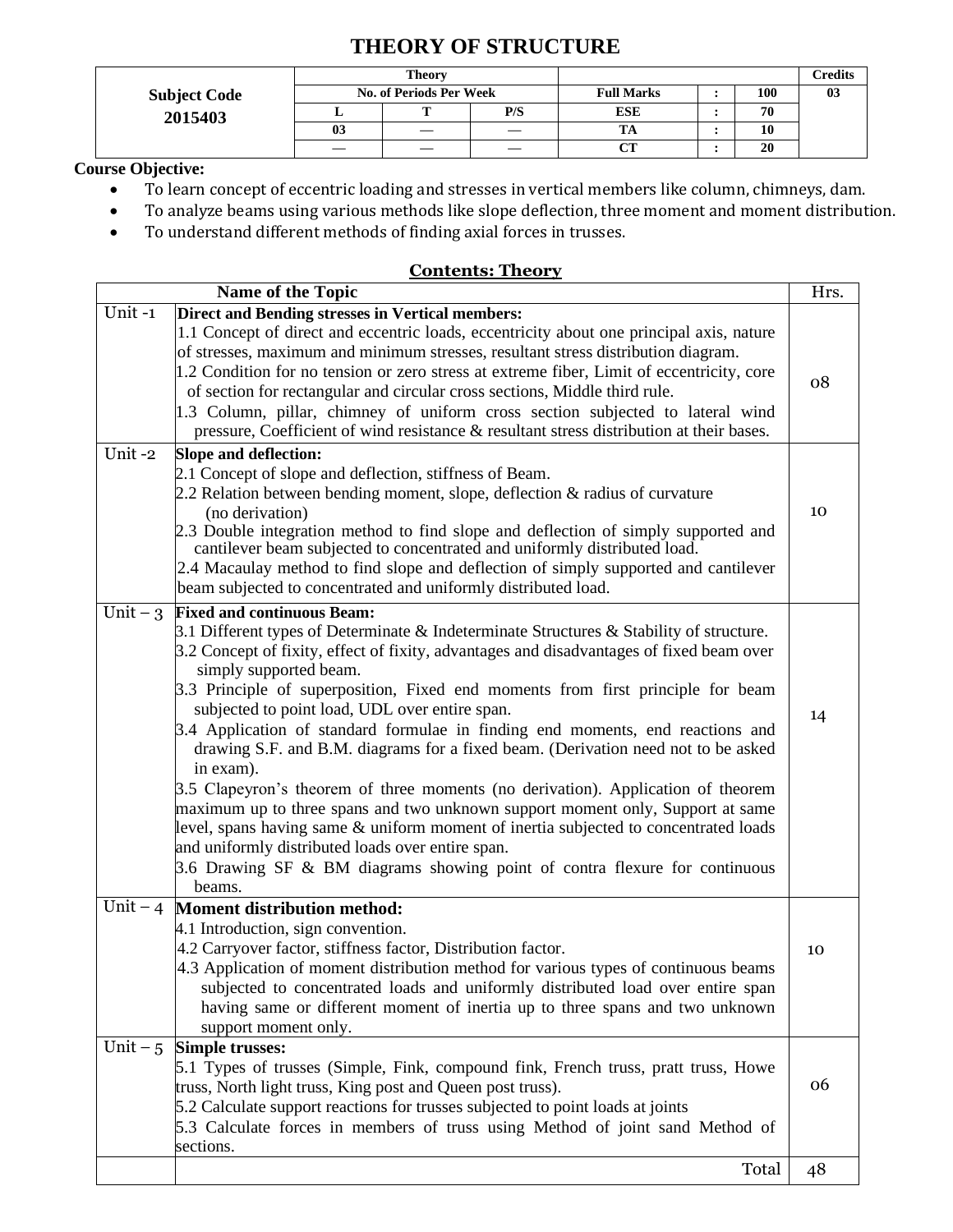## **Suggested Text Book:**

- 1. Theory of structures, S. Ramam rutham, Dhanpat rai & Sons.
- 2. Mechanics of structures, S. B. Junnarkar Charotar Publishing House, Anand.
- 3. Analysis of Structures V.N. Vazirani & M.M. Ratwani
- 4. Theory of Structures R.S. Khurmi, S. Chand and Co., New Delhi.
- 5. Theory of Structure, R.S. Guha , FPH

- 1. Analyze stresses induced in vertical member subjected to direct and bending loads.
- 2. Analyze slope and Deflection in fixed and continuous beams.
- 3. Analyze continuous beam using Moment Distribution Method under different loading conditions.
- 4. Evaluate axial forces in the members of simple truss.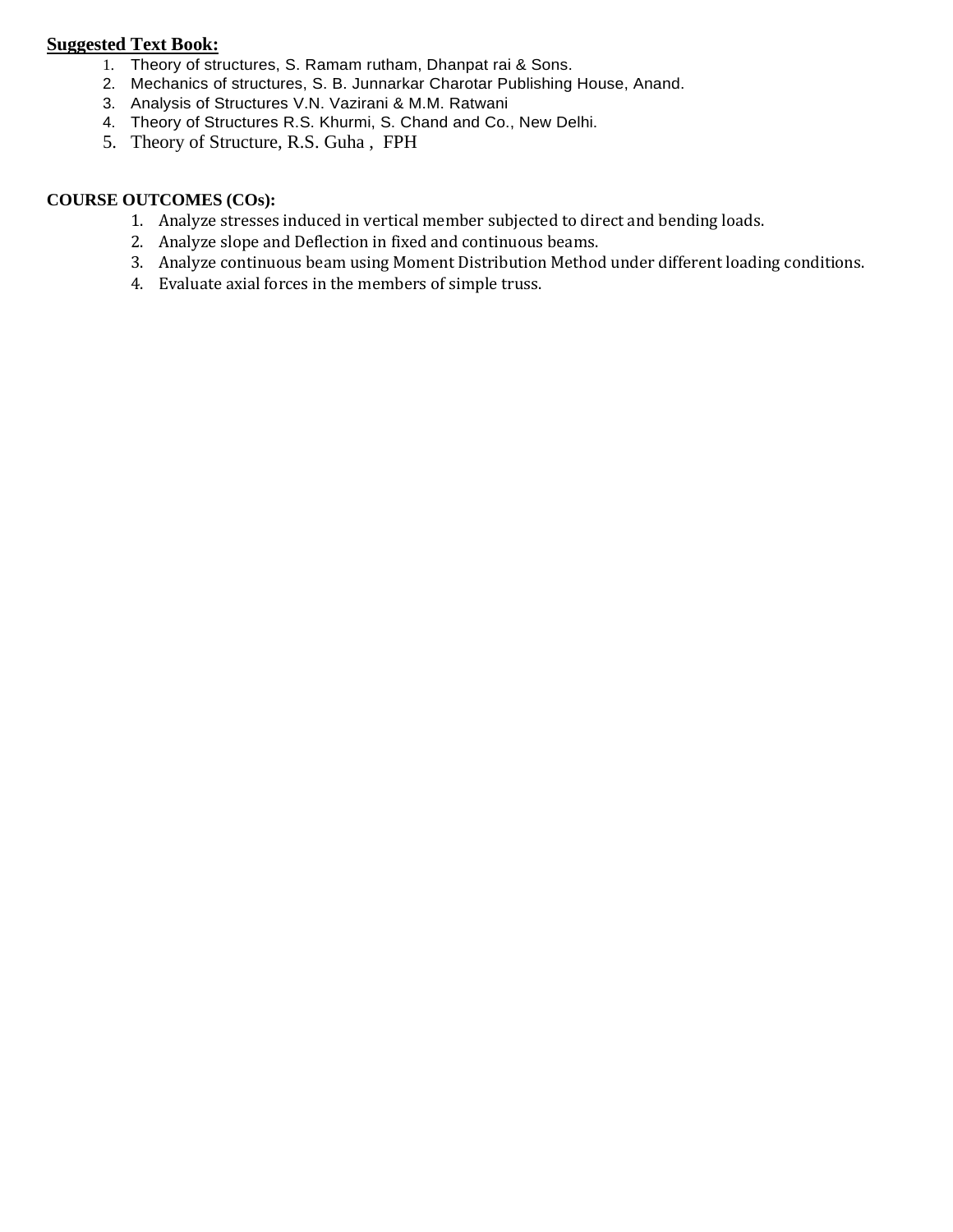|  | <b>BUILDING PLANNING AND DRAWING</b> |  |  |
|--|--------------------------------------|--|--|
|--|--------------------------------------|--|--|

|                     |                         | <b>Theory</b> |     |            |            | <b>Credits</b> |
|---------------------|-------------------------|---------------|-----|------------|------------|----------------|
| <b>Subject Code</b> | No. of Periods Per Week |               |     |            | <b>100</b> | 03             |
| 2015404             |                         | m             | P/S | <b>ESE</b> | 70         |                |
|                     | 03                      | —             |     | TA         | 10         |                |
|                     | --                      | —             |     | CТ         | 20         |                |

## **Course Objective:**

- 1. To learn basic principles of building planning and drawing.
- 2. To know graphical representation of various components of buildings.
- 3. To draw complete plan and elevation of a building.
- 4. To learn basics of perspective drawings and Computer Aided Drawings

|                       | Name of the Topic                                                                                                                        | Hrs. |
|-----------------------|------------------------------------------------------------------------------------------------------------------------------------------|------|
| Unit-1                | <b>Conventions and Symbols:</b>                                                                                                          |      |
|                       | 1.1 Conventions as per IS 962, symbols for different materials such as earth work, brick                                                 |      |
|                       | work, Stone work, concrete, wood work and glass.                                                                                         |      |
|                       | 1.2 Graphical symbols for doors and windows, Abbreviations, symbols for sanitary and                                                     |      |
|                       | electrical installations.                                                                                                                |      |
|                       | 1.3 Types of lines-visible lines, centre line, hidden line, section line, dimension line,                                                |      |
|                       | extension line, pointers, arrow head or dots. Appropriate size of lettering and<br>numerals for titles, sub-titles notes and dimensions. | 04   |
|                       | 1.4 Types of scale, criteria for Proper Selection of scale for various types of drawing.                                                 |      |
|                       | 1.5 Sizes of various standard papers/sheets.                                                                                             |      |
| Unit-2                | <b>Planning of Building:</b>                                                                                                             |      |
|                       | 2.1 Principles of planning for Residential and Public building-Aspect, Prospect                                                          |      |
|                       | , Orientation, Grouping, Privacy, Elegance, Flexibility, Circulation, Furniture                                                          |      |
|                       | requirements , Sanitation, Economy.                                                                                                      |      |
|                       | 2.2 Space requirement and norms for minimum dimension of different units in the                                                          |      |
|                       | residential and public buildings as per IS 962.                                                                                          | 10   |
|                       | 2.3 Rules and bye-laws of sanctioning authorities for construction work.                                                                 |      |
|                       | 2.4 Plot area, built up area, super built-up area, plinth area, carpet area, floor area and                                              |      |
|                       | FAR (Floor Area Ratio).                                                                                                                  |      |
|                       | 2.5 Line plans for residential building of minimum three rooms including water closet                                                    |      |
|                       | (WC), bath and stair case as per principles of planning.                                                                                 |      |
|                       | 2.6 Line plans for public building-school building, primary health centre, hostel and                                                    |      |
|                       | Library.                                                                                                                                 |      |
| $\overline{Unit} - 3$ | <b>Drawing of Load Bearing Structure:</b>                                                                                                |      |
|                       | 3.1 Drawing of Single-story Load Bearing residential building (2BHK) with staircase.                                                     |      |
|                       | 3.2 Data drawing-plan, elevation, section, site plan, schedule of openings, construction                                                 |      |
|                       | notes with specifications, area statement, Planning and design of stair case-Rise and                                                    |      |
|                       | Tread for residential and public building.                                                                                               | 16   |
|                       | 3.3 Working drawing–developed plan, elevation, section passing through stair case or WC                                                  |      |
|                       | and bath.                                                                                                                                |      |
|                       |                                                                                                                                          |      |
|                       | Foundation plan of Load bearing structure.                                                                                               |      |
|                       |                                                                                                                                          |      |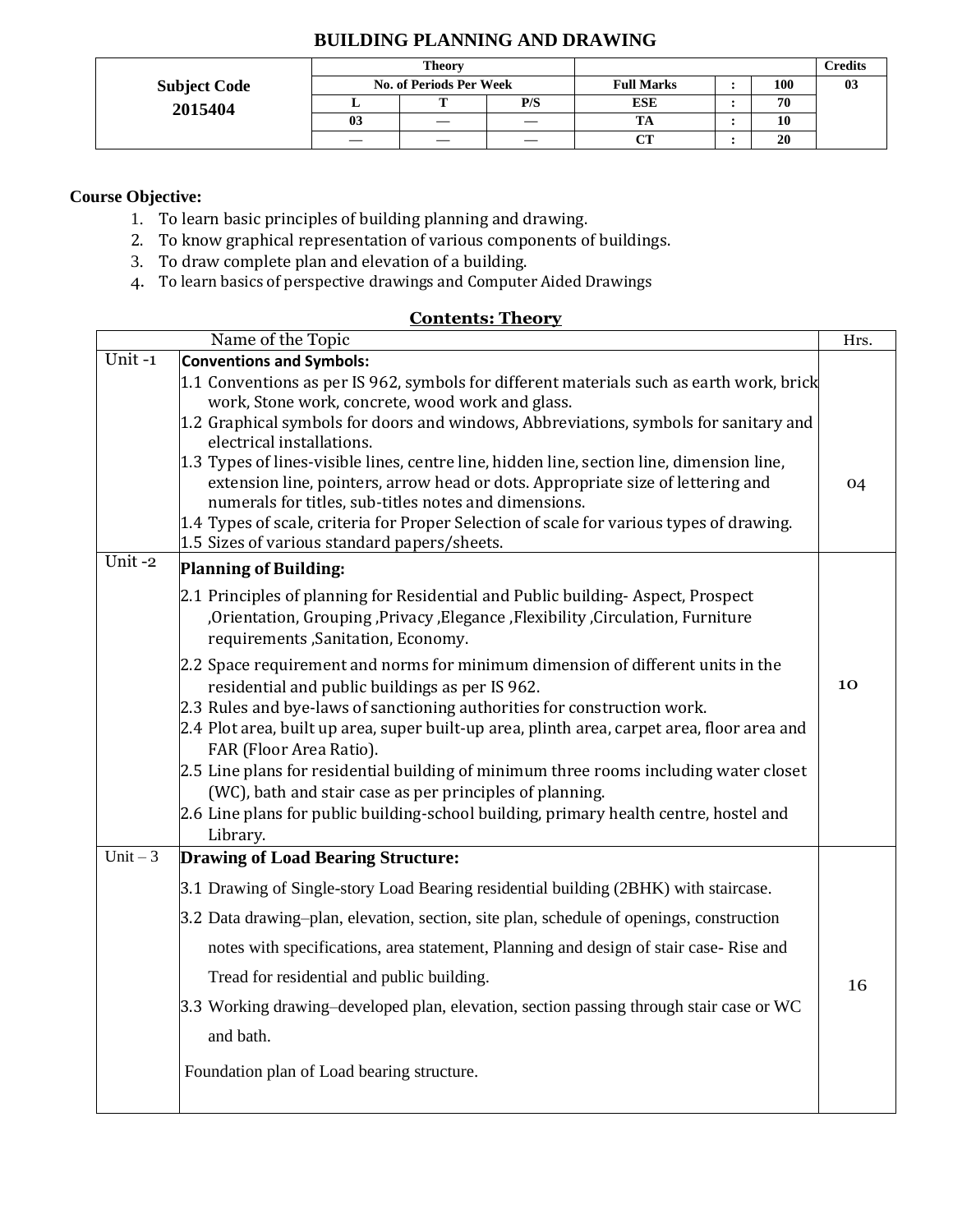| Unit $-4$ | <b>Drawing of Framed Structure:</b>                                                       |    |
|-----------|-------------------------------------------------------------------------------------------|----|
|           | 4.1 Drawing of Two storied Framed Structure $(G+1)$ , residential building (2 BHK) with   |    |
|           | staircase.                                                                                |    |
|           | 4.2 Data drawing–developed plan, elevation, section, site plan, schedule of openings,     |    |
|           | construction notes with specifications, area statement.                                   |    |
|           | 4.3 Working drawing of Framed Structure –developed plan, elevation, section passing       |    |
|           | through stair case or WC and bath.                                                        |    |
|           | 4.4 Foundation plan of Framed Structure.                                                  | 14 |
|           | 4.5 Details of RCC footing, Column, Beam, Chajjas, Lintel, Stair case and slab.           |    |
|           | 4.6 Drawing with CAD-Draw commands, modify commands, layer commands.                      |    |
| Unit $-5$ | <b>Perspective Drawing:</b>                                                               |    |
|           | Definition of perspective drawing, Types of perspective, terms used in perspective<br>8.1 |    |
|           | drawing, principles used in perspective drawing.                                          | 04 |
|           | Two Point Perspective of small objects only such as steps, monuments, pedestals.<br>8.2   |    |
|           | Total                                                                                     | 48 |
|           |                                                                                           |    |

## **Suggested Text Book/ Reference Book:**

- 1. Malik and Mayo, Civil Engineering Drawing, Computech Publication Ltd New Asian Publishers, New Delhi.
- 2. M.G. Shah and C.M. Kale, Principles of Perspective Drawing, McGraw Hill Publishing company Ltd. New Delhi.
- 3. Swamy, Kumara; Rao,N, Kameshwara ,A. Building Planning and Drawing, Charotar Publication, Anand.
- 4. Bhavikatti, S.S., Building Construction, Vikas Publication House Pvt. Ltd., New Delhi.
- 5. Mantri, Sandip, A to Z Building Construction, Satya Prakashan, New Delhi.
- 6. Singh, Ajeet, Working withAutoCAD2000, McGraw Hill Publishing company Ltd. New Delhi. Sane, Y.S., Planning and design of Building, Allied Publishers, New Delhi
- 7. R.P. Duggal , Building Planning and Drawing , FPH

- 1. Interpret the symbols, signs and conventions from the given drawing.
- 2. Prepare line plans of residential and public buildings using principles of planning.
- 3. Prepare submission and working drawing for the given requirement of Load Bearing structure
- 4. Prepare submission and working drawing using CAD for the given requirement of Frame structure
- 5. Draw two-point perspective drawing for given small objects.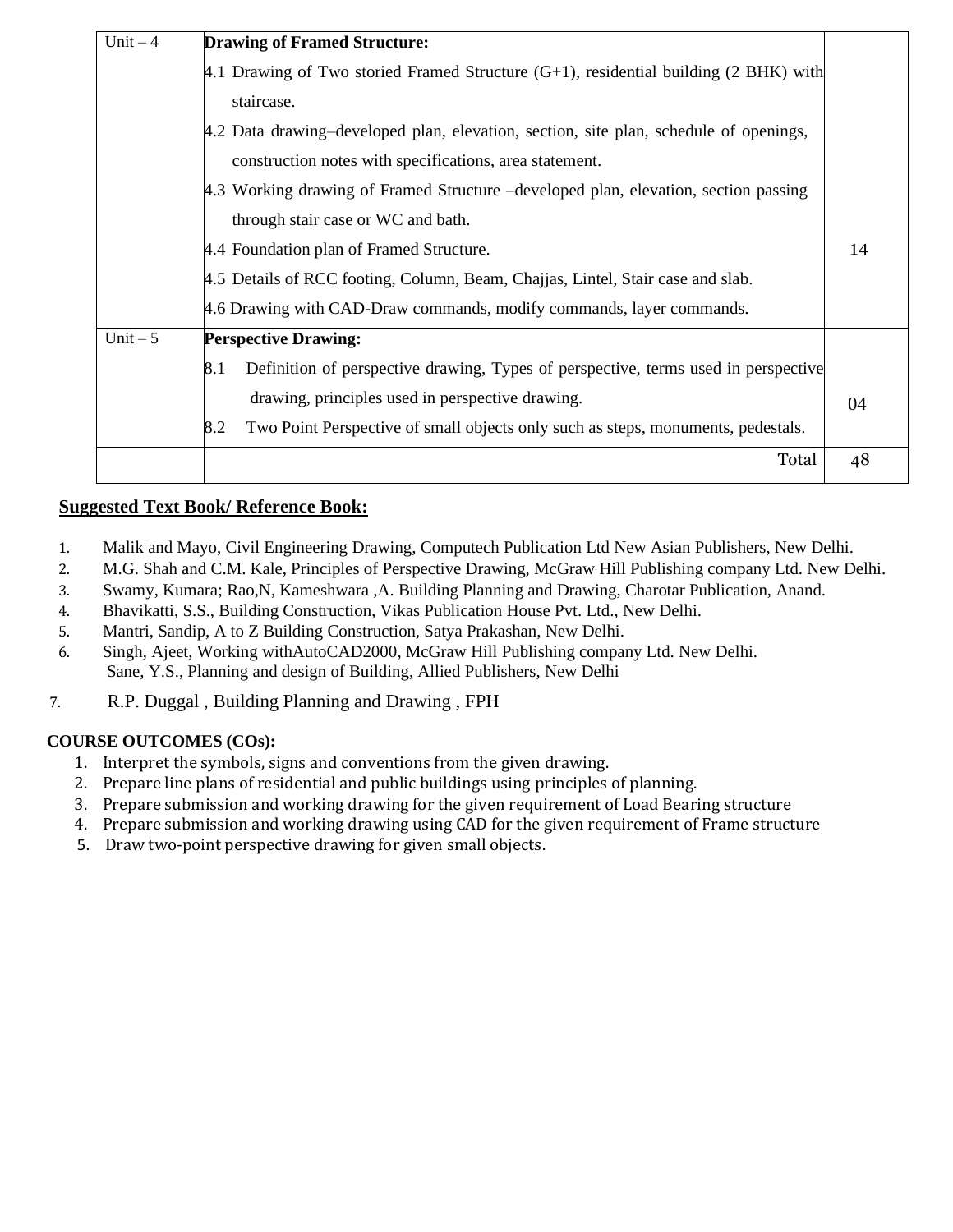# **TRANSPORTATION ENGINEERING**

|                     |                                | <b>Theory</b> |     |                   |  |     | Credits |
|---------------------|--------------------------------|---------------|-----|-------------------|--|-----|---------|
| <b>Subject Code</b> | <b>No. of Periods Per Week</b> |               |     | <b>Full Marks</b> |  | 100 | 03      |
| 2015405             |                                |               | P/S | <b>ESE</b>        |  | 70  |         |
|                     | 03                             | —             | —   | ıА                |  | 10  |         |
|                     |                                |               |     | $\alpha$          |  | 20  |         |

## **Course Objective:**

- 1. To identify the types of roads as per IRC recommendations.
- 2. To understand the geometrical design features of different highways.
- 3. To perform different tests on road materials.
- 4. To identify the components of railway tracks

|        | Name of the Topic                                                                   | Hrs. |
|--------|-------------------------------------------------------------------------------------|------|
| Unit-1 | <b>Over view of Highway Engineering</b>                                             |      |
|        | 1.1 Role of transportation in the development of nation, Scope and<br>Importance of |      |
|        | roads in India.                                                                     |      |
|        | 1.2 Different modes of transportation- land way, waterway, airway. Merits and       |      |
|        | demerits of roadway and railway.                                                    |      |
|        | 1.3 General classification of roads.                                                | 04   |
|        | 1.4 Selection and factors affecting road alignment.                                 |      |
| Unit-2 | <b>Geometric Design of Highway</b>                                                  |      |
|        | 2.1 Camber: Definition, purpose, types as per IRC–recommendations.                  |      |
|        | 2.2 Kerbs: Road margin, road formation, right of way.                               |      |
|        | 2.3 Design speed and various factors affecting design speed as per IRC-             |      |
|        | Recommendations.                                                                    |      |
|        | 2.4 Gradient: Definition, types as per IRC–Recommendations.                         |      |
|        | 2.5 Sight distance: Definition, types as per IRC–recommendations, Simple numerical. |      |
|        | 2.6 Curves: Necessity, types: Horizontal, vertical curves.                          | 12   |
|        | 2.7 Extra widening of roads: numerical examples.                                    |      |
|        | 2.8 Super elevation: Definition, formula for calculating minimum and maximum        |      |
|        | Super elevation and method of providing super-elevation.                            |      |
|        | 2.9 Standards cross-sections of national highway in embankment and cutting.         |      |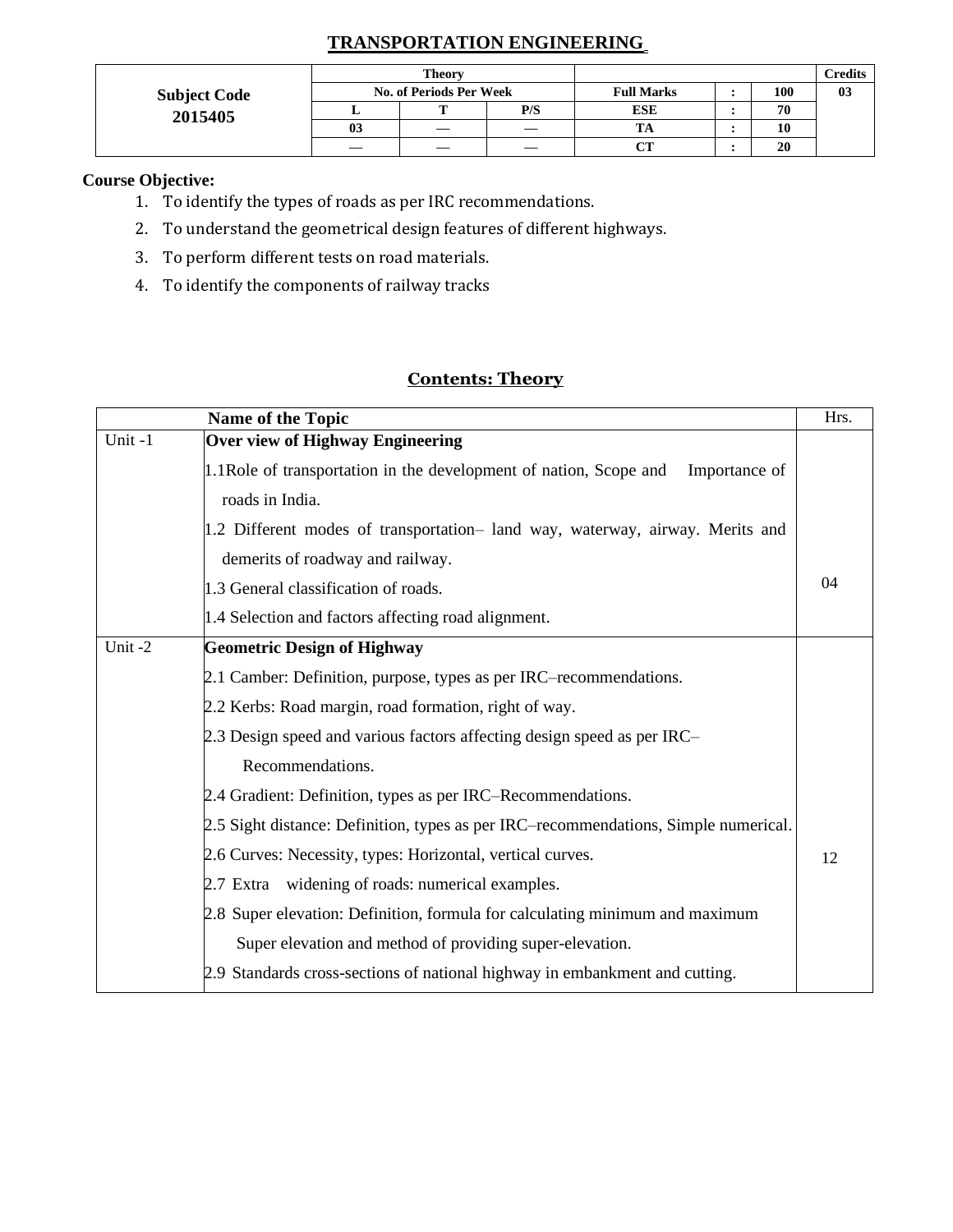| Unit $-3$ | <b>Construction of Road Pavements</b>                                                  |    |
|-----------|----------------------------------------------------------------------------------------|----|
|           | 3.1Types of road materials and their Tests–Test on aggregates-Flakiness and            |    |
|           | Elongation Index tests, Angularity Number test, test on Bitumen-penetration,           |    |
|           | Ductility, Flash and Fire point test and Softening point test.                         |    |
|           | 3.2 Pavement–Definition, Types, Structural Components of pavement<br>and their         |    |
|           | functions.                                                                             |    |
|           | 3.3 Construction of WBM road. Merits and demerits of WBM road.                         | 10 |
|           | 3.4 Construction of Flexible pavement/Bituminous Road, Types of Bitumen and its        |    |
|           | properties.                                                                            |    |
|           | 3.5 Cement concrete road-methods of construction, Alternate and Continuous Bay         |    |
|           | Method, Construction joints, filler and sealers, merits and demerits of concrete       |    |
|           | roads. Types of joints.                                                                |    |
| Unit $-4$ | <b>Basics of Railway Engineering</b>                                                   |    |
|           | 4.1 Classification of Indian Railways, zones of Indian Railways.                       |    |
|           | 4.2 Permanent way: Ideal requirement, Components; Rail Gauge, types, factors           |    |
|           | affecting selection of a gauge.                                                        |    |
|           | 4.3 Rail, Rail Joints-requirements, types.                                             | 10 |
|           | 4.4 Creep of rail: causes and prevention.                                              |    |
|           | 4.5 Sleepers-functions and Requirement, types-concrete sleepers and their density.     |    |
|           | 4.6 Rail fixtures and fastenings – fish plate, spikes, bolts, keys, bearing plates.    |    |
| Unit $-5$ | <b>Track geometrics, Construction and Maintenance</b>                                  |    |
|           | 5.1 Alignment-Factors governing rail alignment.                                        |    |
|           | 5.2 Track Cross sections–standard cross section of single and double line in cutting   |    |
|           | and embankment .Important terms- permanent land, formation width, side                 |    |
|           | drains.                                                                                |    |
|           | 5.3 Railway Track Geometrics: Gradient, curves-types and factors affecting, grade      |    |
|           | compensation, super elevation, limits of Super elevation on curves, cant               |    |
|           | deficiency, negative cant, coning of wheel, tilting of rail.                           |    |
|           | 5.4 Branching of Tracks, Points and crossings, Turn out- types, components,            |    |
|           | functions and inspection. Track junctions: crossovers, scissor cross over,             | 12 |
|           | diamond crossing, track triangle.                                                      |    |
|           | 5.5 Station -Purpose, requirement of railway station, important technical terms, types |    |
|           | of railway station, factors affecting site selection for railway station.              |    |
|           | 5.6 Station yard: Classification – Passenger, goods, locomotive and marshalling        |    |
|           | yards. Function & draw backs of marshalling yards.                                     |    |
|           | Total                                                                                  | 48 |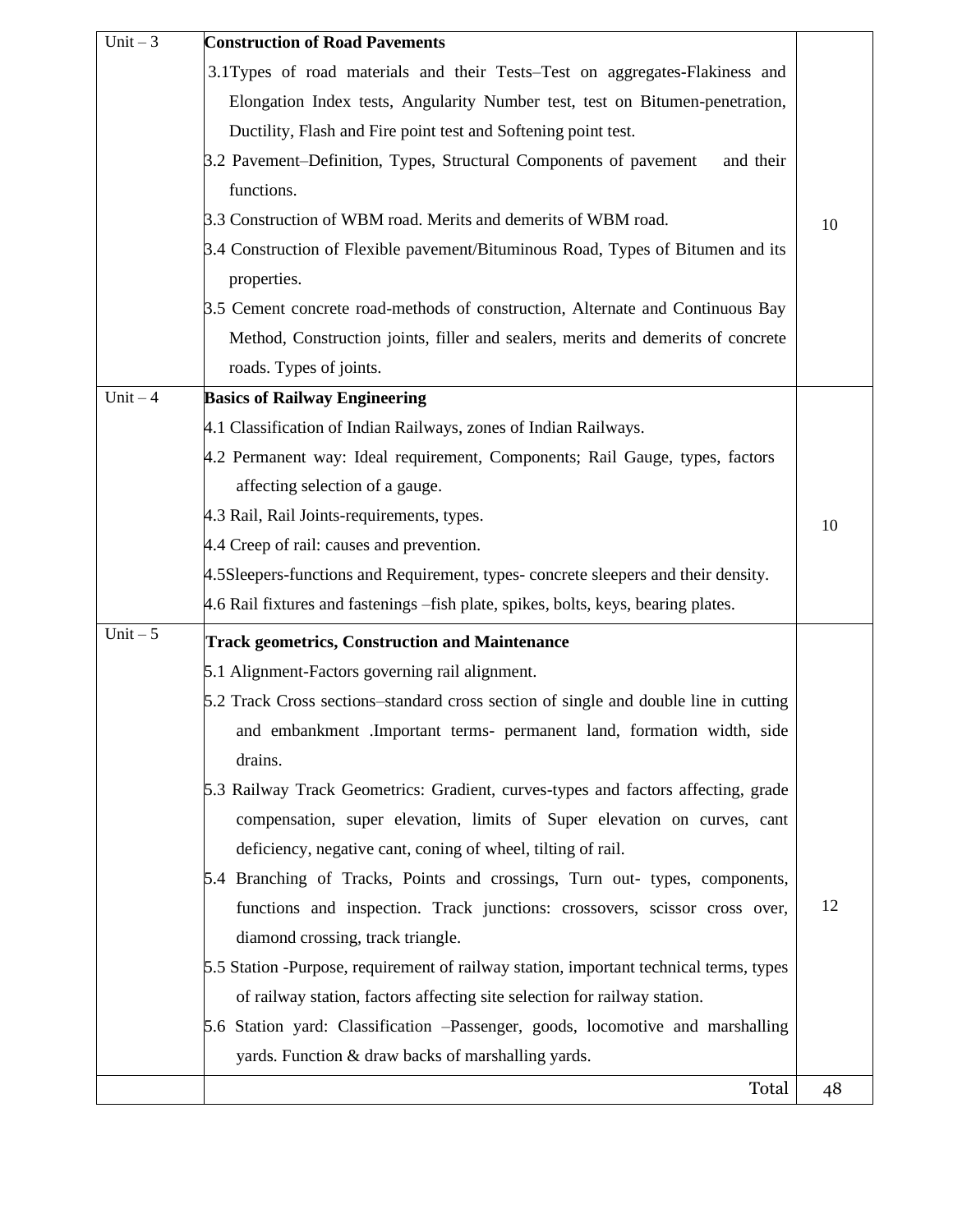## **Suggested Text Book:**

- 1. L.R. Kadiyali, Transportation Engineering, Khanna Book Publishing Co., Delhi
- 2. Khanna S.K. Justo, CEG and Veeraragavan, A, Highway Engineering, Nem Chand and Brothers, Roorkee.
- 3. Arora, N.L. Transportation Engineering, Khanna Publishers, Delhi.
- 4. Saxena SC and Arora SP, A Text book of Railway Engineering, Dhanpat Rai Publication.
- 5. Birdi, Ahuja, Road, Railways, Bridge and Tunnel Eng., Standard Book House, New Delhi.
- 6. Sharma, S.K., Principles, Practice and Design of Highway Engineering, S. Chand Publication, New Delhi
- 7. Sweta Kumari , Transportation Engineering , FPH

- 1. Identify the types of roads as per IRC recommendations.
- 2. Implement the geometrical design features of different highways.
- 3. Perform different tests on road materials.
- 4. Identify the components of railway track.
- 5. Identify the defects in railway track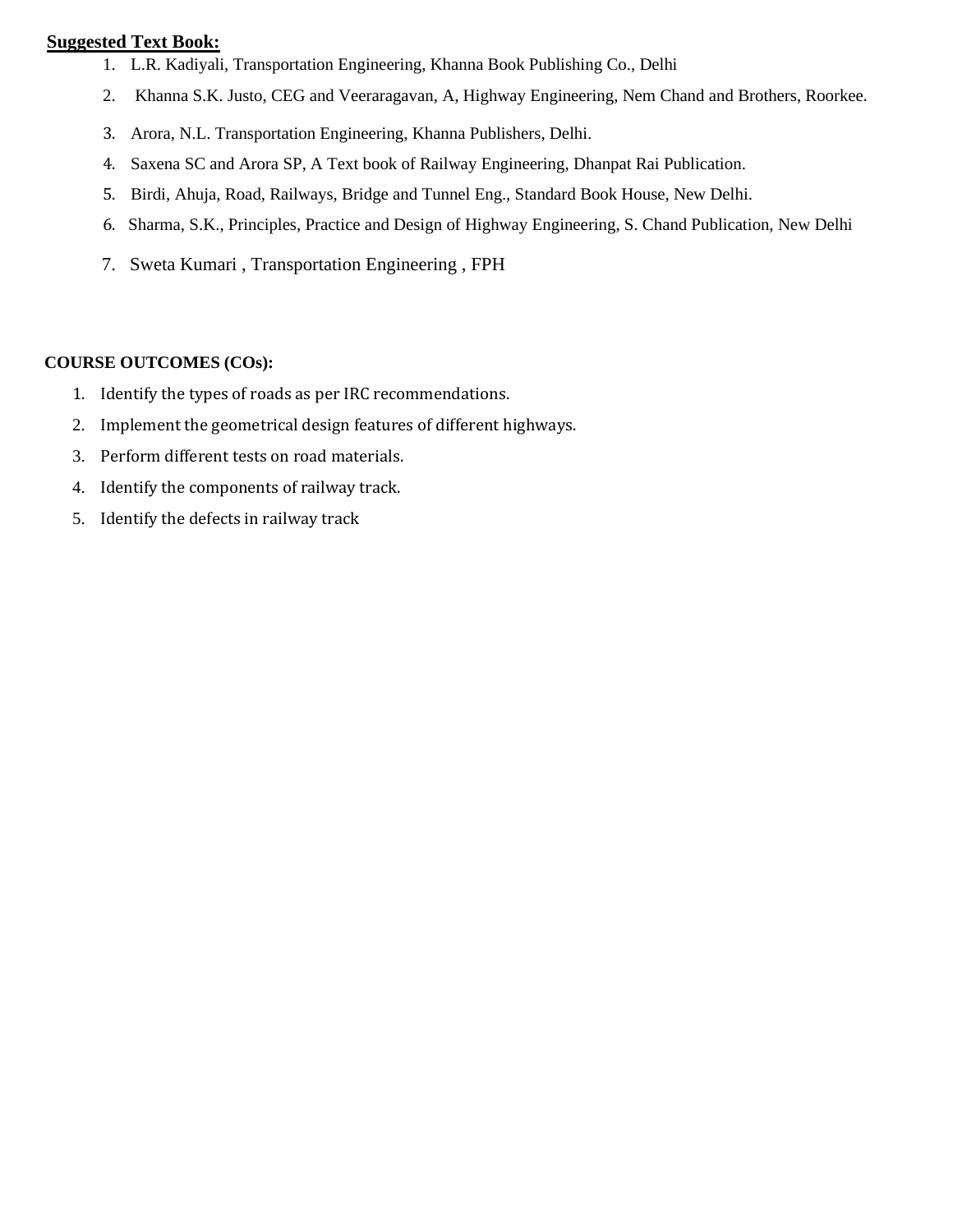# **HYDRAULICS LAB**

|                     | <b>Practical</b>        |  |     |                   | <b>Credits</b>      |     |
|---------------------|-------------------------|--|-----|-------------------|---------------------|-----|
| <b>Subject Code</b> | No. of Periods Per Week |  |     | <b>Full Marks</b> | 50                  |     |
|                     |                         |  | P/S | <b>ESE</b>        | 50                  | -01 |
| 2015406             |                         |  | 02  | <b>Internal</b>   |                     |     |
|                     | -                       |  |     | External          | $\sim$ $\sim$<br>აა |     |

#### **Course Objective:**

- To understand parameters associated with fluid flow and hydrostatic pressure.
- To know head loss and water hammer in fluid flowing through pipes.
- To learn different types of pumps and their uses.

## **Contents: Practical**

#### **Perform any eight experiments**

- 1. Use piezometer to measure pressure at a given point.
- 2. Use Bourdon's Gauge to measure pressure at a given point.
- 3. Use U tube differential manometer to measure pressure difference between two given points.
- 4. Use Bernoulli's apparatus to apply Bernoulli's theorem to get total energy line for a flow in a closed conduit of varying cross sections.
- 5. Use Reynold's apparatus to determine type of flow.
- 6. Use Friction factor Apparatus to determine friction factor for a given pipe.
- 7. Determine minor losses in pipe fittings due to sudden contraction and sudden enlargement.
- 8. Determine the coefficient of discharge for a given Venturi meter.
- 9. Determine the hydraulic coefficients for sharp edge orifice.
- 10. Use Current meter to measure the velocity of flow of water in open channel.
- 11. Use Pitot tube to measure the velocity of flow of water in open channel.
- 12. Use triangular notch to measure the discharge through open channel.
- 13. Use Rectangular notch to measure the discharge through open channel.
- 14. Determine the Manning's constant or Chezy's constant for given rectangular channel section.
- 15. Study & use of water meter.
- 16. Study of a model of centrifugal and reciprocating pump.

## **Suggested Text Book:-**

- 1. Hydraulics Laboratory, Rao & Hasan, New Height Publication
- 2. Ghosh and Talapohia- Experimental Hydraulic-Khanna Publishers- New Delhi
- 3. Hydraulic Lab Manual Compiled -T.T.T.I.- Chennai–113

- **.** Measure pressure and determine total hydrostatic pressure for different conditions.
- •Understand various parameters associated with fluid flow.
- •Determine head loss of fluid flow through pipes.
- Find the fluid flow parameters in open channels.
- Select relevant hydraulic pumps for different applications.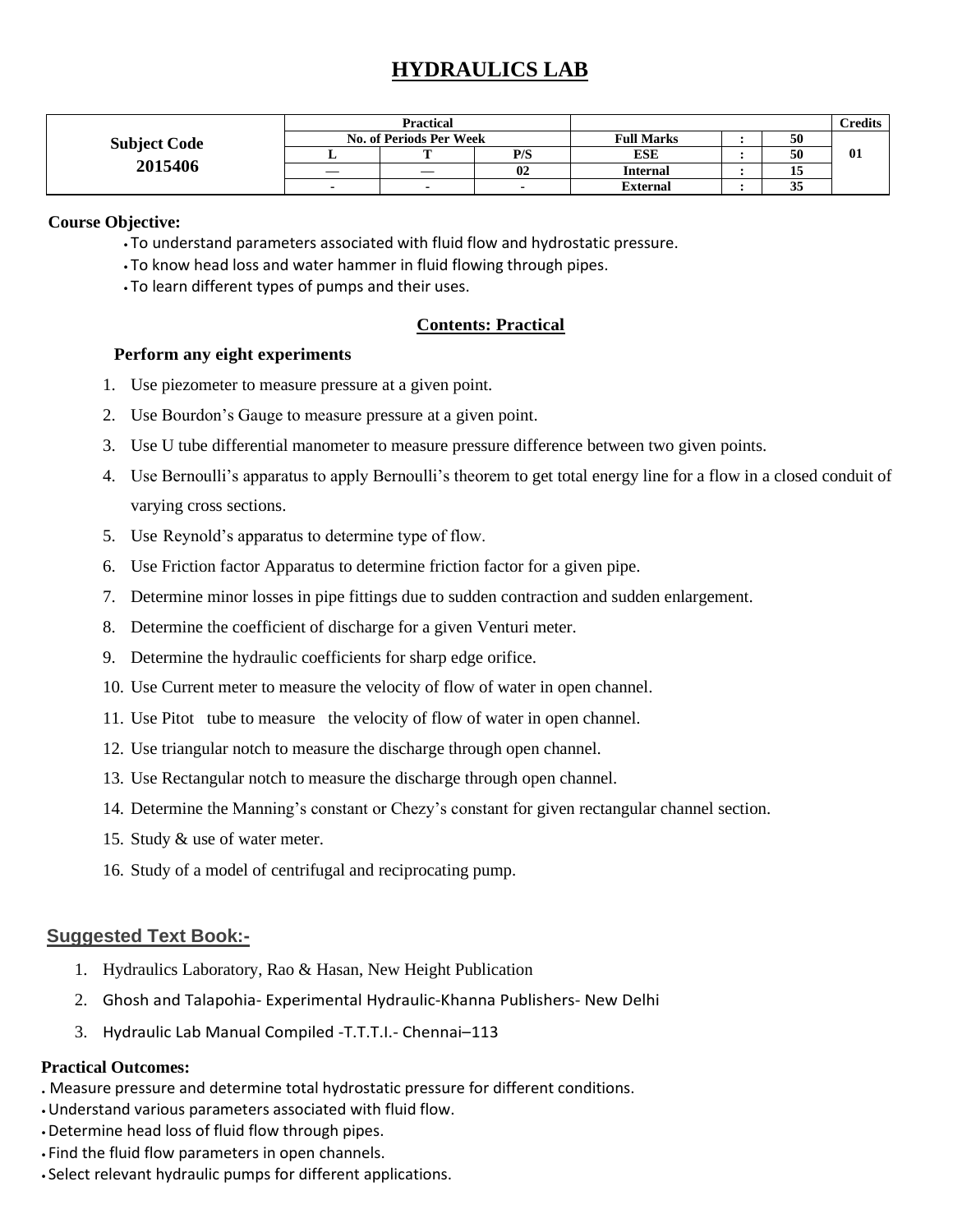# **ADVANCE SURVEYING LAB**

|                     |                                | Practical |     |                   | <b>Credits</b> |    |
|---------------------|--------------------------------|-----------|-----|-------------------|----------------|----|
| <b>Subject Code</b> | <b>No. of Periods Per Week</b> |           |     | <b>Full Marks</b> | 50             |    |
| 2015407             | ≖                              |           | P/S | <b>ESE</b>        | 50             |    |
|                     | —                              |           | 02  | <b>Internal</b>   | 15             | 01 |
|                     | ٠                              |           |     | <b>External</b>   | 35             |    |

## **Course Objective:**

- To know methods of plane surveying, Theodolite surveying and their uses.
- To learn tacheometric surveying and curve setting.
- To understand the principles of Electronic Distance Measurement and Total station and their uses.
- To know the concept of Remote Sensing, GPS and GIS.

### Contents: Practical

#### **Perform any eight experiments:**

- 1. Use plane table survey to prepare plans of a plot of seven sided closed traverse by Radiation Method.
- 2. Use plane table survey to prepare plans, locate details by Intersection Method.
- 3. Use plane table survey to prepare plans, locate details by Traversing Method.
- 4. Use plane table survey to carry out Survey Project for closed traverse for minimum five sides around a building.
- 5. Use transit theodolite to measure Horizontal and Vertical angle by Direct Method.
- 6. Plot the traverse on A1 size imperial drawing sheet for the collected data from preceding Theodolite Survey Project.
- 7. Use Theodolite as a Tacheometer to compute reduced levels and horizontal distances.
- 8. Set out a circular curve by Rankine's Method of Deflection Angles.
- 9. Use micro optic Theodolite to Measure Horizontal angle by Direct Method.
- 10. Use EDM to measure horizontal distance.
- 11. Use Total station instrument to measure horizontal distances.
- 12. Use Total station instrument to measure vertical angle.
- 13. Use Total station instrument to carry out Survey Project for closed traverse for minimum five sides.
- 14. Plot the traverse on A1 size imperial drawing sheet for the collected data from preceding Total Station Survey Project.
- 15. Use GPS to locate the coordinates of a station.

## **Reference Book :**

- 1. Kanetkar, T.P.; Kulkarni, S.V., Surveying and Levelling Part I and II, Pune Vidyarthi Gruh Prakashan, Pune.
- 2. Basak, N.N., Surveying and Levelling, McGraw Hill Education (India) Pvt.Ltd., Noida.
- 3. Duggal , S.K., Survey I and Survey II, Tata McGraw Hill Education Pvt. Ltd., Noida.
- 4. Saikia, MD.; Das. B.M.; Das. M.M., Surveying PHI Learning Pvt. Ltd., New Delhi.
- 5. Subramanian, R., Surveying and Levelling, Oxford University Press. New Delhi.

- **.** Prepare plans using Plane Table Surveys.
- Prepare plans using Theodolite surveys.
- Find distances and elevations using Tacheometer.
- Make measurements using Total Station.
- Locate coordinates of survey stations using GPS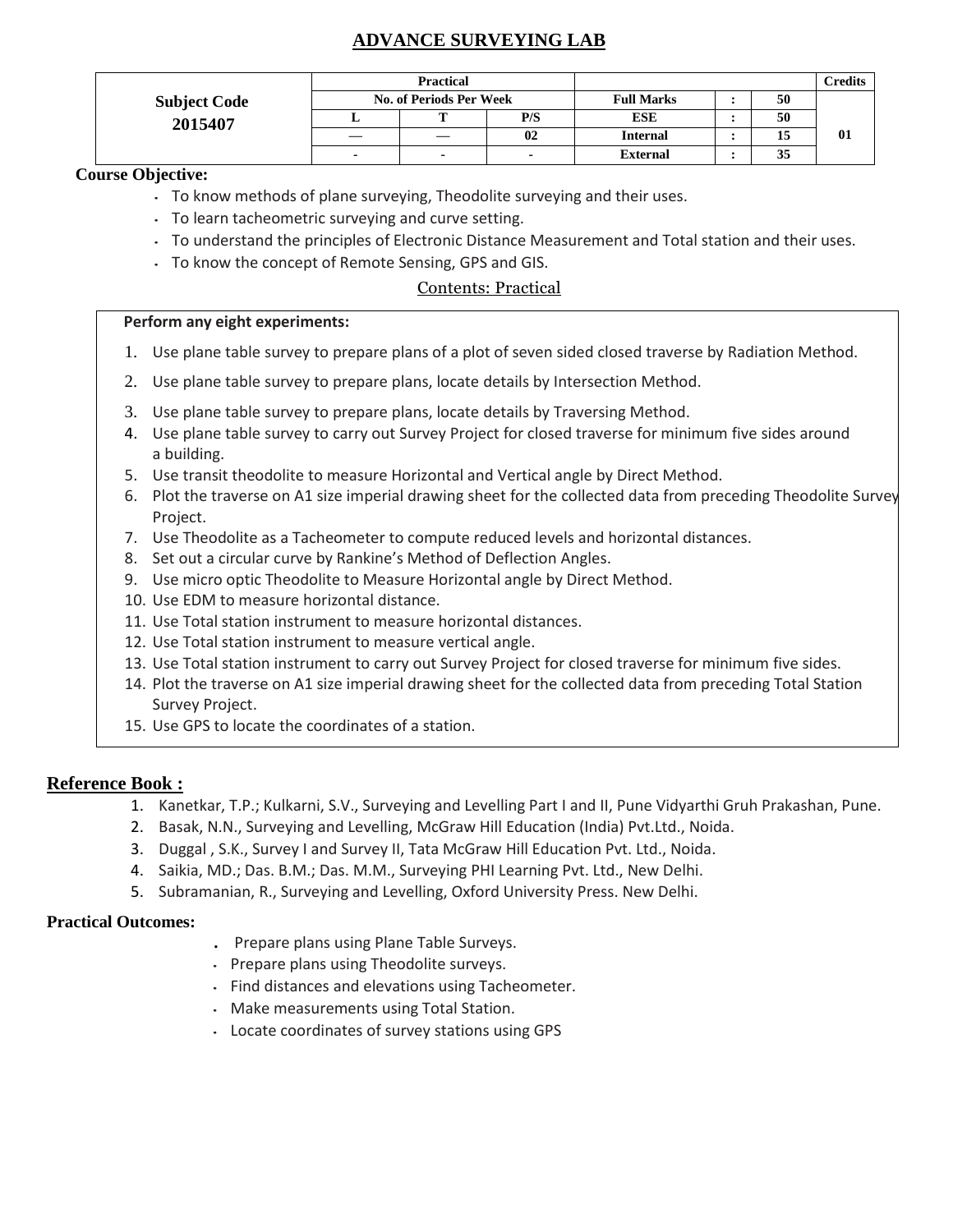## **THEORY OF STRUCTURE LAB (TW)**

|                     |                                | <b>Practical</b> |     |                   | C <b>redits</b> |    |
|---------------------|--------------------------------|------------------|-----|-------------------|-----------------|----|
| <b>Subject Code</b> | <b>No. of Periods Per Week</b> |                  |     | <b>Full Marks</b> | 25              |    |
| 2015408             |                                |                  | P/S | <b>Internal</b>   | 07              | 02 |
|                     |                                |                  | 04  | <b>External</b>   | 18              |    |
|                     |                                |                  |     |                   |                 |    |

### **Course Objective:**

- 1. To understand and analyze stress & strain, shear force & bending moment.
- 2. To study behavior of column.
- 3. To learn hinge action.
- 4. To analyze deflection of beams

## Contents: Practical

- 1. To Verify Strain in an externally loaded beam with the help of a strain gauge indicator and to verify theoretically.
- 2. To study behavior of different types of Columns: (i) Both ends fixed (ii) One end fixed and other Pinned (iii) Both ends pinned(iv) One end fixed and other free.
- 3. To find Euler's buckling load for different types of Columns: (i) Both ends fixed (ii) One end fixed and other pinned. (ii)Both ends pinned (iv)One end fixed and other free.
- 4. To Study two hinged arch for the horizontal displacement of the roller end for a given system of loading and to compare the same with those obtained analytically.
- 5. Determination of Shear force and bending moment of beam.
- 6. Compression test on metal.
- 7. Determination of deflection of beam.
- 8. Determination of moment of Inertia of fly wheel.

#### **Text Book/ Reference Book:**

- 1. Theory of structures, S. Ramam rutham, Dhanpatrai & Sons.
- 2. Mechanics of structures, S.B. Junnarkar, Charotar publishing House, Anand

- 1. Interpret shear force & bending moment.
- 2. Interpret buckling of column.
- 3. Interpret the result of hinge action.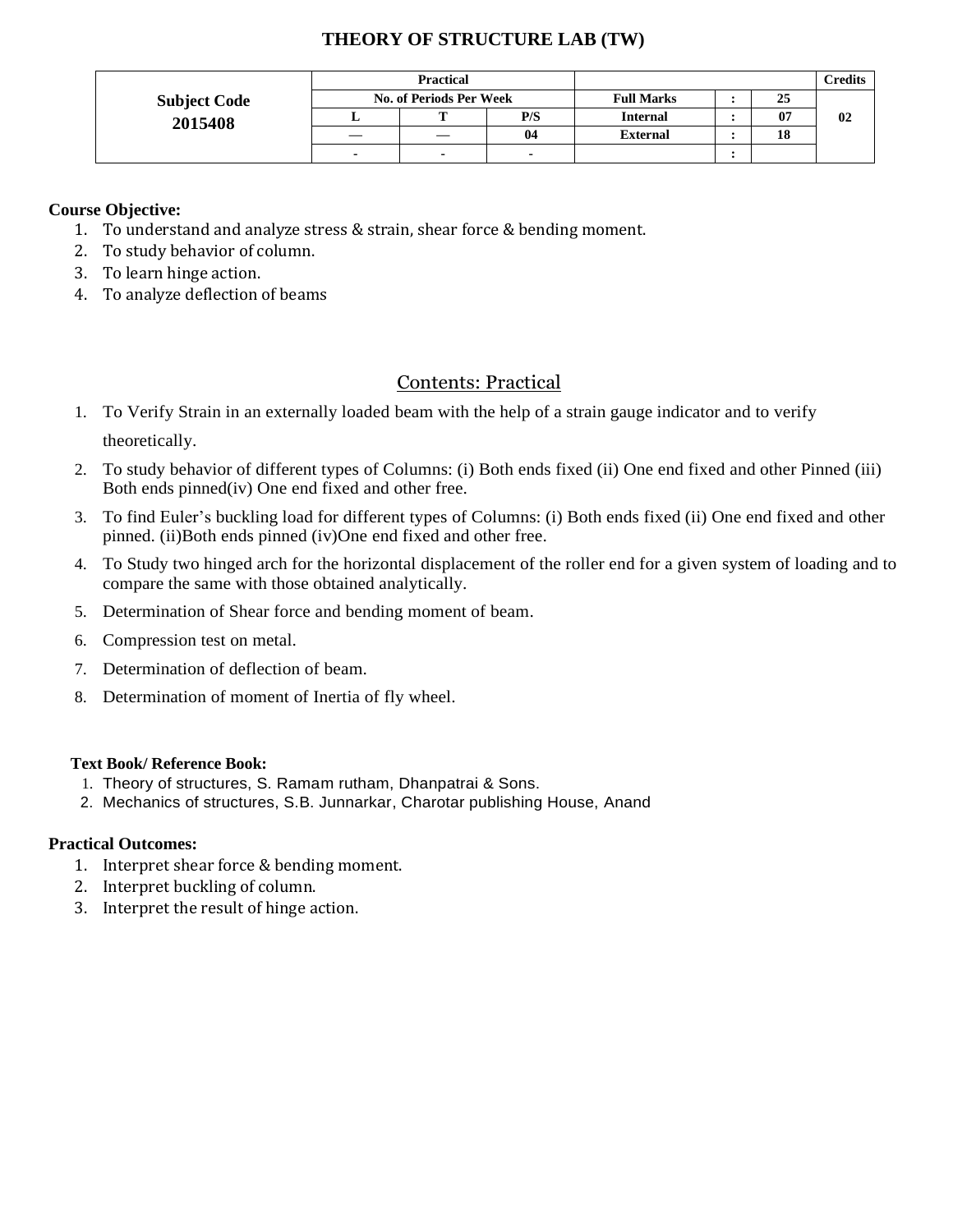### **BUILDING PLANNING AND DRAWING (TW)**

|                     |                                | <b>Practical</b> |     |                   |  |    | Credits |
|---------------------|--------------------------------|------------------|-----|-------------------|--|----|---------|
| <b>Subject Code</b> | <b>No. of Periods Per Week</b> |                  |     | <b>Full Marks</b> |  | 50 |         |
| 2015409             |                                |                  | P/S | <b>Internal</b>   |  | 15 | 02      |
|                     |                                |                  | 04  | <b>External</b>   |  | 35 |         |
|                     | $\overline{\phantom{a}}$       |                  |     |                   |  |    |         |

#### **CourseObjectives:**

- To learn the basic principles of building planning and drawing.
- To make graphical representation of various components of buildings.
- To draw complete plan and elevation of a building.
- To learn basics of perspective drawings and Computer Aided Drawings.

## **Contents: - Term Work**

- 1. Draw various types of lines, graphical symbols for materials, doors and windows, symbols for sanitary, water supply and electrical installations and write abbreviations as per IS 962.
- 2. Draw line plan of an existing building to the suitable scale.
- 3. Draw line plans to suitable scale for any one Public Buildings from the following (School Building, Primary Health

Centre, Hostel and Library).

- 4. Draw submission drawing to the scale 1:100 of a single storey load bearing residential building (2BHK) with flat roof and staircase showing:
	- (a)Developed plan and elevation
	- (b) Foundation plan
	- (c) Site plan (1:200), area statement
- 5. Draw submission drawing to the scale of 1:100 of (G+1) Framed Structure Residential Building (2BHK) with flat roof and staircase showing:
	- a) Developed plan.
	- b) Elevation.
	- c) Site plan (1:200) and area statement.
- 6. Draw the above mentioned drawing at serial number 05 using CAD software and enclose the print out.
	- a) Developed plan.
	- b) Elevation.
	- c) Section passing through Staircase.
	- d) Foundation plan.
	- e) Site plan (1:200), area statement.
- 7. Draw working drawing for above mentioned drawing at serial number 05 showing:
	- a) Foundation plan to the scale 1:50
	- b) Detailed enlarged section of RCC column and footing with plinth filling.
	- c) Detailed enlarged section of RCC Beam, Lintel and Chajjas.
	- d) Detailed enlarged section of RCC staircase and slab.
- 8. Draw two point perspectives drawing of small objects steps, monuments, pedestals (any one)scale 1:50
	- a) Draw plan, elevation, eye level, picture plane and vanishing points
	- b) Draw perspective view.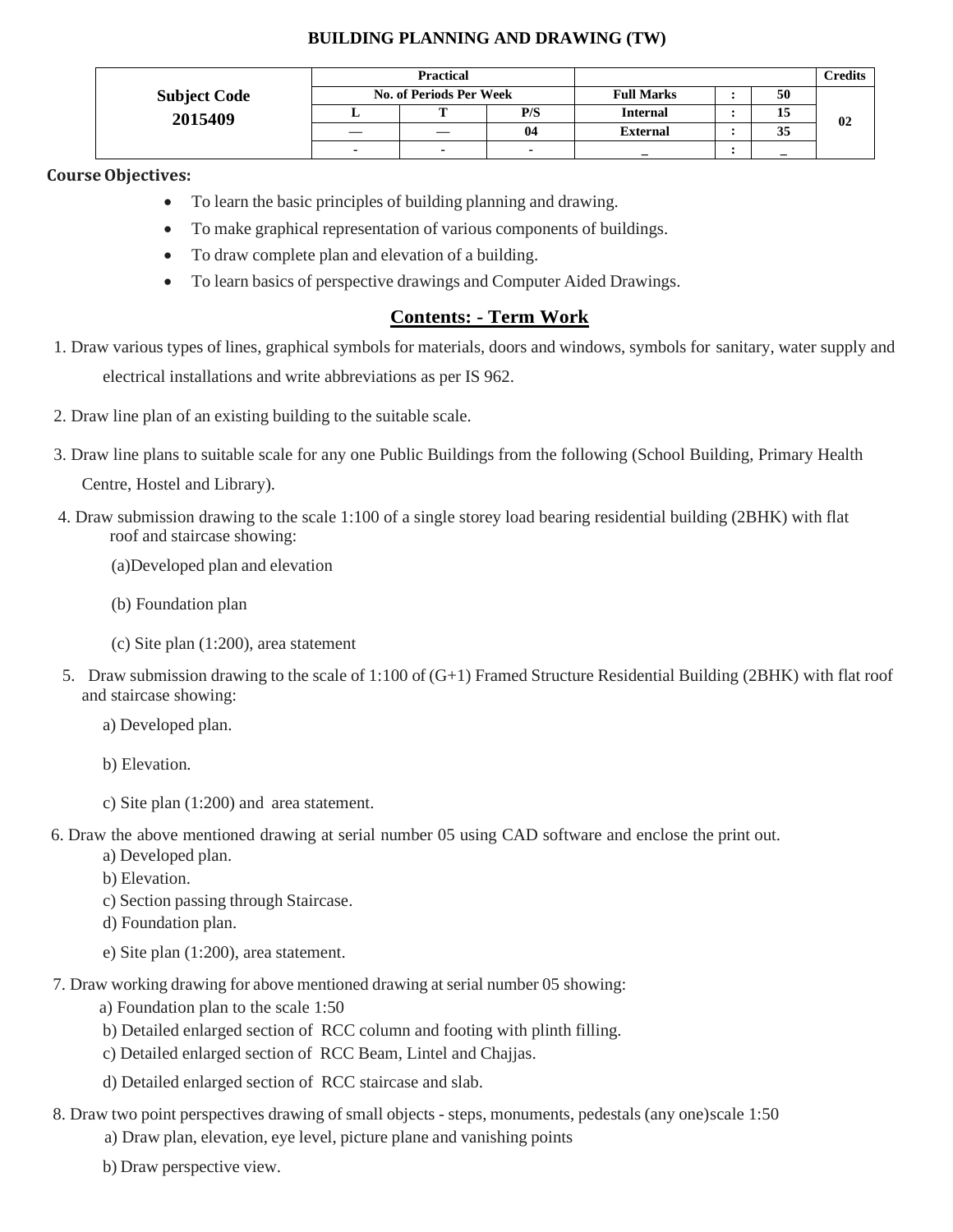### **Suggested Text Book/ Refrence Book:-**

- 1. Shah. M.G. Kale, CM, Patki, S.Y., Building Drawing, Mcgraw Hill Publishing
- 2. Malik and Mayo, Civil Engineering Drawing, Computech Publication Ltd
- 3. M. G. Shah and C. M. Kale, Principles of Perspective Drawing, Mcgraw Hill
- 4. Swamy, Kumara; Rao, N, Kameshwara, A., Building Planning and Drawing, Charotar Publication, Anand.
- 5. Bhavikatti, S. S., Building Construction, Vikas Publication House Pvt. Ltd., Delhi.
- 6. Mantri, Sandip, A to Z Building Construction, Satya Prakashan, New Delhi.
- 7. Singh, Ajit, Working with Auto CAD 2000, Mcgraw Hill Publishing company Ltd.
- 8. Sane, Y.S., Planning and design of Building, Allied Publishers, New Delhi.

- Interpret the symbols, signs and conventions from the given drawing.
- Prepare line plans of residential and public buildings using principles of planning.
- Prepare working drawing for the given requirement of Load Bearing Structure.
- Prepare working drawing using CAD for the given requirement of Framed Structure.
- Draw two-point perspective drawing for given small objects.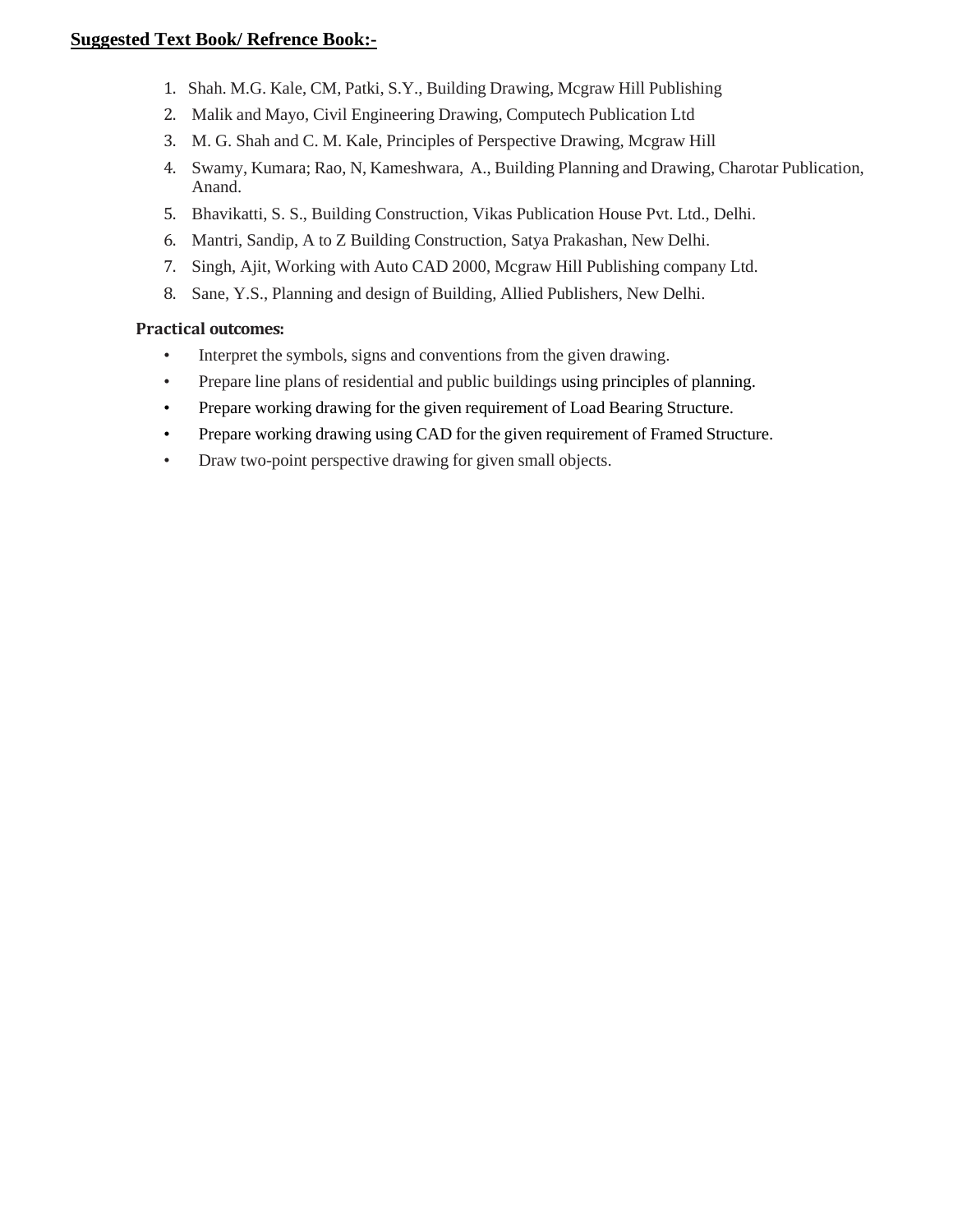# **TRANSPORTATION ENGINEERING (TW)**

|                     | Term Work |                         |     |                   |  |    | Credits |
|---------------------|-----------|-------------------------|-----|-------------------|--|----|---------|
| <b>Subject Code</b> |           | No. of Periods Per Week |     | <b>Full Marks</b> |  | 25 |         |
| 2015410             |           | --                      | P/S | <b>Internal</b>   |  | 07 | 01      |
|                     |           |                         | 02  | <b>External</b>   |  | 18 |         |

## **Course Objective:**

- 1. To identify the types of roads as per IRC recommendations.
- 2. To understand the geometrical design features of different highways.
- 3. To perform different tests on road materials.
- 4. To identify the components of railway tracks.

## **CONTENTS:-TERM WORK**

## **Perform any eight Experiments / Study**

- 1. Draw the sketches showing standard cross sections of Express ways, NH,SH, MDR, ODR.
- 2. Flakiness and Elongation Index of aggregates.
- 3. Angularity Number of aggregates.
- 4. Aggregate impact test.
- 5. Los Angeles Abrasion test.
- 6. Aggregate crushing test.
- 7. Penetration test of bitumen.
- 8. Softening point test of bitumen.
- 9. Ductility test of Bitumen.
- 10. Visit the road of any one type (flexible or rigid) to know the drainage condition.
- 11. Visit to railway track for visual in section of fixtures, fasteners and yards.

## **Reference Book:**

- 1. L.R.Kadiyali,TransportationEngineering,KhannaBookPublishingCo.,NewDelhi
- 2. Khanna S.K., Justo, CEG and Veeraragavan, A., Highway Engineering, Nem Chand and Brothers, Roorkee.
- 3. Arora, N.L. Transportation Engineering, Khanna Publishers, Delhi.
- 4. Saxena SC and Arora SP, A Text book of Railway Engineering, Dhanpat Rai Publication.
- 5. Birdi, Ahuja, Road, Railways, Bridge and Tunnel Eng., Standard Book House, Delhi.
- 6. Sharma, S.K., Principles, Practice and Design of Highway Engineering, S. Chand
- 7. Duggal, Ajay K. and Puri, V.P., Laboratory Manual in Highway Engineering ,New Age International (P)Limited, Publishers, New Delhi.
- 8. Subramanian, K.P., Highway, Railway, Airport and Harbors Engineering, SciTech Publications, Hyderabad

- 1. Identify the types of roads as per IRC recommendations.
- 2. Implement the geometrical design features of different highways.
- 3. Perform different tests on road materials.
- 4. Identify the components of railway track.
- 5. Identify the defects in railway track